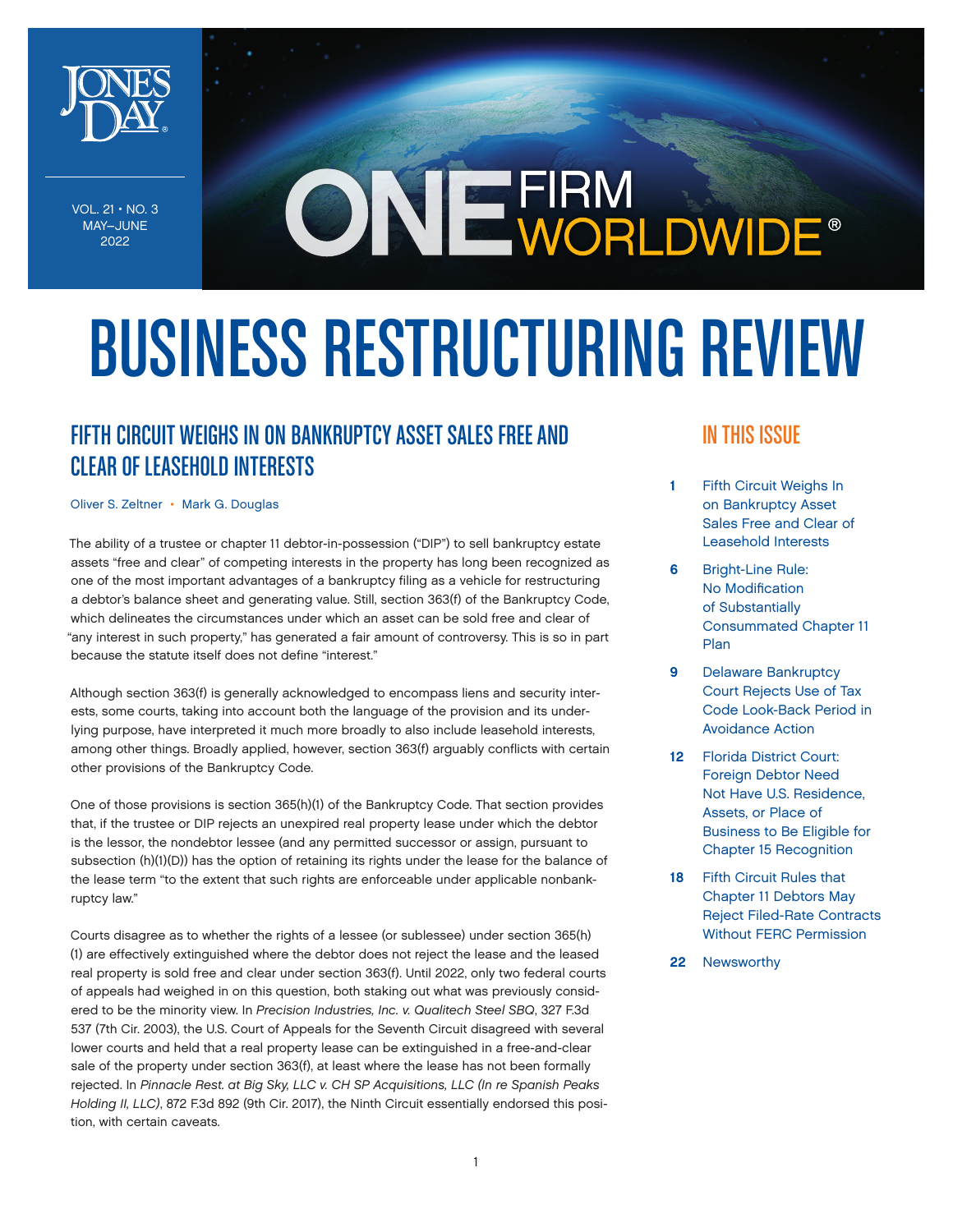The Fifth Circuit is the latest circuit court to examine this issue, but in an oblique way. In *In re Royal Street Bistro, L.L.C.*, 26 F.4th 326 (5th Cir. 2022), the court denied certain tenants' motion for a writ of mandamus directing a district court to issue a stay pending appeal of a bankruptcy court order approving the sale of leased real property free and clear of the tenants' leasehold interests. However, instead of issuing a summary order without explanation, the Fifth Circuit issued a brief *per curiam* opinion in which it agreed with the result reached by the lower courts, but signaled disagreement with *Qualitech*'s holding and cautioned courts against "blithely accepting *Qualitech*'s reasoning and textual exegesis."

#### FREE-AND-CLEAR SALES

Section 363(f) of the Bankruptcy Code authorizes a trustee or DIP to sell property "free and clear of any interest in such property of an entity other than the estate" under any one of five specified conditions. These include, among other things, if applicable nonbankruptcy law permits a sale free and clear, if the sale price exceeds the aggregate value of all liens encumbering the property, or if the interest is in bona fide dispute.

A bankruptcy court's power to order sales free and clear of competing interests without the consent of the party asserting the interest has been recognized for more than a century. *See Ray v. Norseworthy*, 90 U.S. 128, 131–32 (1875); *Van Huffel v. Harkelrode*, 284 U.S. 225, 227 (1931). A court-ordered free-and-clear sale promotes the expeditious liquidation of estate assets by avoiding delay attendant to sorting out disputes concerning the validity and extent of competing interests, which can later be resolved in a centralized forum. It also facilitates the estate's realization of the maximum value possible from an asset. A prospective buyer would discount its offer significantly if it faced the prospect of protracted litigation to obtain clear title to an asset.

Section 363(e) of the Bankruptcy Code provides that, upon the request of an entity that has an "interest" in property proposed to be sold by the trustee or DIP, the court "shall prohibit or condition" the sale "as is necessary to provide adequate protection of such interest." Section 361 provides that "adequate protection may be provided" by periodic cash payments to protect against any decrease in value of the interest; an additional or replacement lien (if the interest is a lien); or other relief, such as an administrative expense claim, "as will result in the realization by such entity of the indubitable equivalent of such entity's interest in such property."

#### "ANY INTEREST" BROADLY CONSTRUED

Section 363(f) has been applied to a wide range of interests. Courts, however, disagree regarding the precise scope of the term "interest," which is not defined in the Bankruptcy Code or its accompanying legislative history. Most courts reject the narrow approach adopted in a minority of cases under which section 363(f) is limited to *in rem* property interests or only those claims that have already been asserted at the time the property

is sold. Instead, the majority have construed the term broadly to encompass other obligations that may flow from ownership of property, including, for example, successor liability claims. *See, e.g.*, *Indiana State Police Pension Tr. v. Chrysler LLC (In re Chrysler LLC)*, 576 F.3d 108 (2d Cir. 2009), *judgment vacated on other grounds*, 558 U.S. 1087 (2009); *In re Trans World Airlines, Inc.*, 322 F.3d 283 (3d Cir. 2003); *UMWA 1992 Benefit Plan v. Leckie Smokeless Coal Co. (In re Leckie Smokeless Coal Co.)*, 99 F.3d 573 (4th Cir. 1996); *In re PBBPC, Inc.*, 484 B.R. 860 (B.A.P. 1st Cir. 2013); *In re ARSN Liquidating Corp.*, 2017 WL 279472 (Bankr. D.N.H. Jan. 20, 2017).

The scope of section 363(f) becomes an issue if a debtor-lessor seeks to sell property free and clear of the possessory interests of tenants or subtenants. This is so because section 365(h) (1) specifically protects such interests. As noted previously, section 365(h)(1) provides that, if the trustee or DIP rejects an unexpired real property lease under which the debtor is the lessor, the nondebtor lessee (and any permitted successor or assign) has the option to either: (i) treat the lease as terminated and file a claim for breach; or (ii) retain its rights under the lease for the balance of the lease term (including any renewal or extension periods) "to the extent that such rights are enforceable under applicable nonbankruptcy law."

In enacting section 365(h)(1), lawmakers sought to "codify a delicate balance between the rights of a debtor-lessor and the rights of its tenants" by preserving the parties' expectations in a real estate transaction. *In re Lee Road Partners, Ltd.*, 155 B.R. 55, 60 (Bankr. E.D.N.Y. 1993). The provision's legislative history indicates that lawmakers intended that rejection of a lease by a debtor-lessor should not deprive the tenant of its estate for the term for which it bargained. *See* H.R. Rep. No. 95-595, 349–50 (1977); S. Rep. No. 95-989, 60 (1978).

#### *QUALITECH*

The apparent conflict between sections 363(f) and 365(h)(1) was considered as a matter of first impression at the court of appeals level by the Seventh Circuit in *Qualitech*. In that case, a chapter 11 debtor sold substantially all of its assets (including a steel mill with a warehouse leased to Precision Industries, Inc. ("Precision") for 10 years) to the mortgagee of the property. At the time of the sale, the debtor had neither assumed nor rejected the Precision lease. The order approving the sale provided that the assets were to be conveyed "free and clear of all liens, claims, encumbrances, and interests," other than those specifically excepted. The Precision lease, which was unrecorded, was not among the exceptions. Precision was notified of the sale but chose not to object. Instead, it negotiated with the ultimate buyer of the property regarding the assumption of its lease. Those negotiations proved futile, and Precision's lease agreement ultimately was deemed rejected in accordance with the terms of the debtor's chapter 11 plan.

Precision commenced litigation seeking a determination that, pursuant to section 365(h) of the Bankruptcy Code, it retained a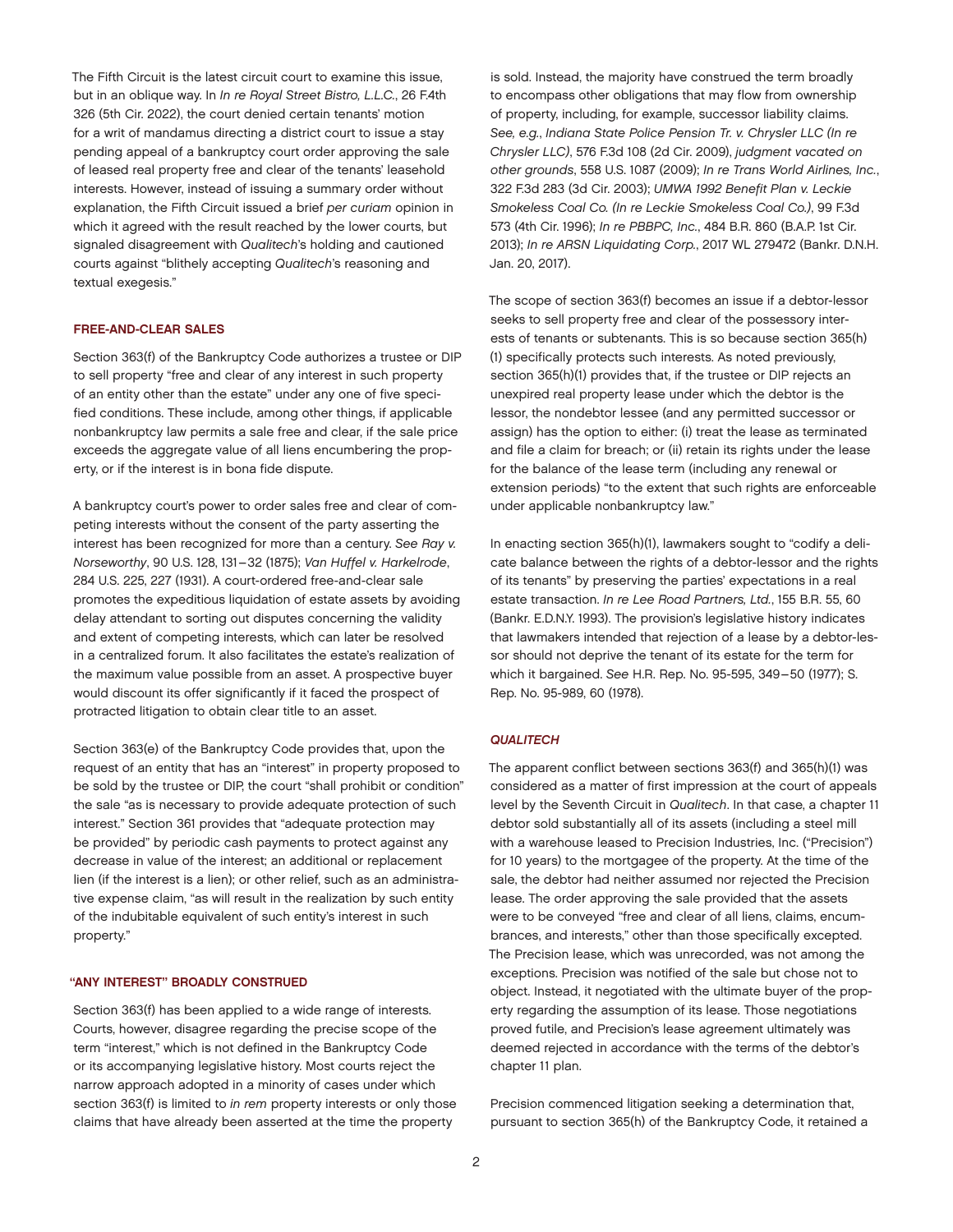possessory interest in the warehouse notwithstanding the sale of the property. The bankruptcy court ruled that, under the terms of both section 363(f) and the sale order, the new owner had obtained title to the property free and clear of Precision's leasehold interest. According to the court, that interest clearly qualified as "any interest" under the statute and was unequivocally "extinguished" by the terms of the sale order. The court also implicitly rejected the idea that section 365(h) somehow preserved Precision's rights.

Precision appealed to the district court, which reversed. Reasoning that sections 363(f) and 365(h) are incongruous, the district court held that "the terms of section 365(h) prevail over those of section 363(f) as applied to the rights of lessees." It concluded that the more specific terms of section 365(h) must override the more general scope of section 363(f), observing that "[t]here is no statutory basis for allowing the debtor-lessor to terminate the lessee's position by selling the property out from under the lessee, and thus limiting a lessee's post-rejection rights solely to cases where the debtor-lessor remains in possession of its property." The new owner of the property appealed to the Seventh Circuit.

The Seventh Circuit reversed. Given the U.S. Supreme Court's observations in other contexts that "interest" is a broad term, the Seventh Circuit concluded that the right conferred by a leasehold upon the lessee "readily may be understood as an 'interest' in the property" within the meaning of section 363(f).

The Seventh Circuit faulted the district court's reliance upon an apparent contradiction between the two provisions as a basis for reversing the bankruptcy court. First, the Seventh Circuit noted, the provisions themselves do not suggest that one supersedes or limits the other, whereas other subsections of both sections 363 and 365 contain specific cross-references to other provisions that have a limiting effect on their scope. The court then

observed that the plain language of section 365(h) suggests that it is limited in scope. In particular, section 365(h) expressly applies only to situations where the trustee rejects a lease but retains ownership of the property. By contrast, if the trustee does not reject the lease but sells the underlying property under section 363(f), as occurred in *Qualitech*, the sale will be free and clear of the tenant's possessory interest (provided it meets one of the five conditions in section 363(f)).

According to the Seventh Circuit, a lessee is not without recourse if its leasehold rights are extinguished in this way. Section 363(e) gives the lessee the right to demand adequate protection of its interest in the property. This would most likely take the form of compensation for the value of its forfeited leasehold interest.

A number of lower courts have reached the same conclusion as the Seventh Circuit for some or all of the same reasons. *See, e.g.*, *In re Downtown Athletic Club of N. Y. City, Inc.*, 2000 WL 744126 (S.D.N.Y. June 9, 2000); *South Motor Co. v. Carter-Pritchett-Hodges, Inc. (In re MMH Auto. Grp., LLC)*, 385 B.R. 347 (Bankr. S.D. Fla. 2008).

Other courts have ruled to the contrary, reasoning that section 363(f) and section 365(h) conflict when they overlap, but that the more specific section 365(h) trumps section 363(f), and the legislative history of the former clearly indicates that lawmakers intended to protect a tenant's leasehold estate when the landlord files for bankruptcy. *See, e.g.*, *Dishi & Sons v. Bay Condos LLC*, 510 B.R. 696 (S.D.N.Y. 2014) (criticizing *Qualitech* and adopting a third reading of the interplay between sections 363 and 365(h)); *In re Zota Petroleums, LLC*, 482 B.R. 154 (Bankr. E.D. Va. 2012); *In re Samaritan Alliance, LLC*, 2007 WL 4162918 (Bankr. E.D. Ky. Nov. 21, 2007); *In re Haskell, L.P.*, 321 B.R. 1 (Bankr. D. Mass. 2005); *In re Churchill Props. III, Ltd. P'ship*, 197 B.R. 283 (Bankr. N.D. Ill. 1996). Those decisions represented what was considered to be the majority view on this issue.

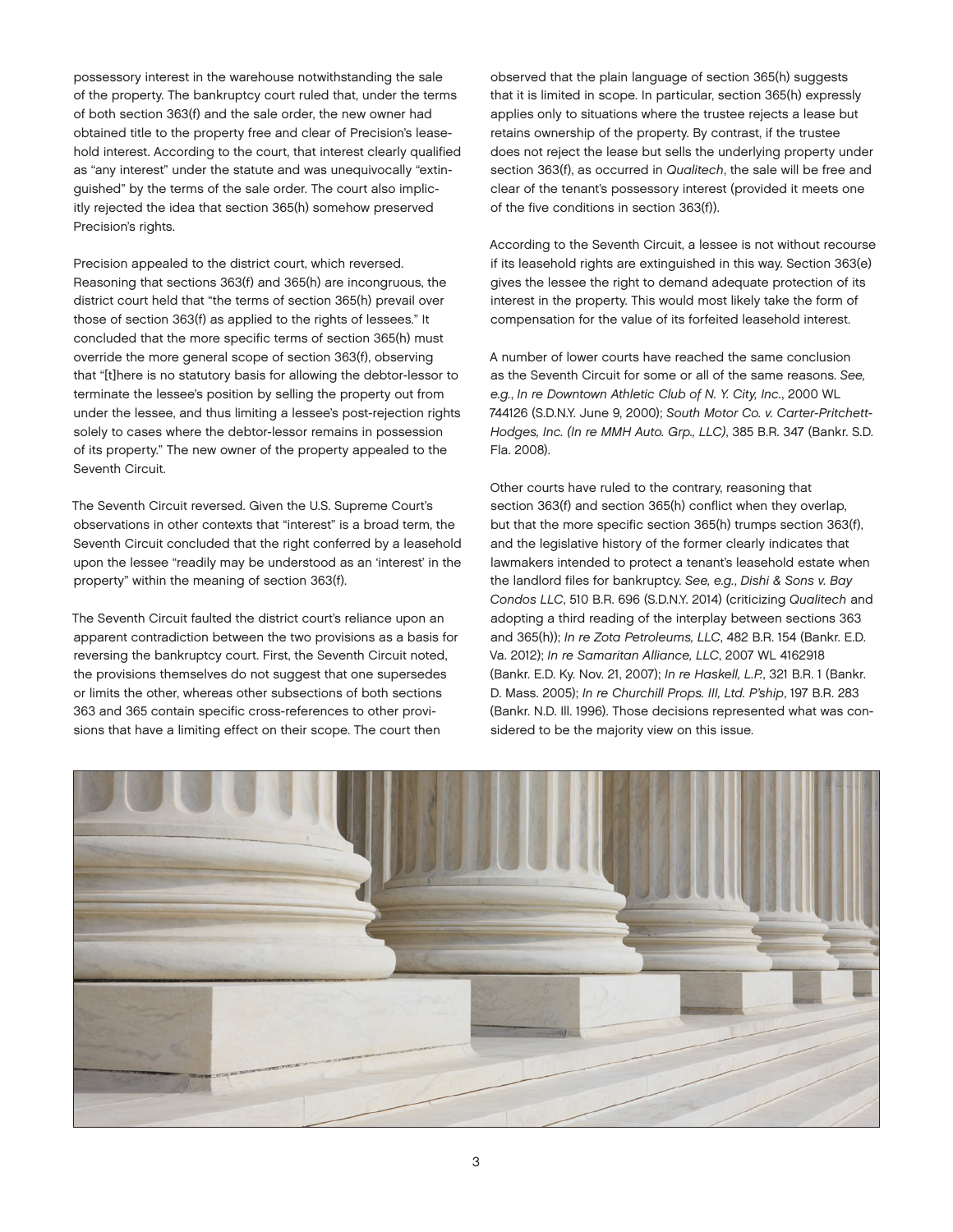Some commentators have also criticized *Qualitech*, which, according to one commentator, had "the potential to profoundly impact the bankruptcy world." Michael St. Patrick Baxter, *Section 363 Sales Free and Clear of Interests: Why the Seventh Circuit Erred in* Precision Industries v. Qualitech Steel, 59 Bus. Law. 475, 475 (2004); *see also* Robert M. Zinman, *Precision in Statutory Drafting: The Qualitech Quagmire and the Sad History of § 365(h) of the Bankruptcy Code*, 38 John Marshall L. Rev. (2004) (acknowledging the turmoil created by *Qualitech* and suggesting an alternative statutory reading).

#### *SPANISH PEAKS*

In *Spanish Peaks*, the Ninth Circuit affirmed lower court rulings that, under appropriate circumstances, real property could be sold pursuant to section 363(f) free and clear of tenants' leasehold interests notwithstanding section 365(h) because the sale did not amount to rejection of the lease. The court explained that, on the basis of a "proper understanding of the concept of 'rejection,'" sections 363(f) and 365(h) can "easily" be read to give effect to each while preserving their respective purposes. *Spanish Peaks*, 872 F.3d at 899. Although a sale free and clear of a lease may be considered an effective rejection of the lease "in some everyday sense," the Ninth Circuit wrote, "it is not the same thing as the 'rejection' contemplated by section 365," which requires an "affirmative declaration by the trustee that the estate will not take on the obligations of a lease or contract made by the debtor." *Id.*

Because the leases at issue were not formally rejected by the chapter 7 trustee, and the leases were not deemed rejected under section 365(d)(1) or 365(d)(4)(A), the Ninth Circuit concluded that section 365(h) simply did not apply.

Citing the reasoning in *Qualitech* with approval, the Ninth Circuit panel explained that section 363(e) makes mandatory the adequate protection of an interest to be terminated in a freeand-clear sale if requested by the holder of the interest. Adequate protection could take the form of a lessee's continued possession of its leasehold interest. The broad definition of "adequate protection," the Ninth Circuit panel wrote, "makes it a powerful check on potential abuses of free-and-clear sales." *Id.* at 900.

Next, the court emphasized that section 363(f) authorizes freeand-clear sales only under certain circumstances, including when "applicable nonbankruptcy law permits sale of such property free and clear of such interest." Under applicable state law, the Ninth Circuit explained, a foreclosure sale to satisfy a mortgage terminates a subsequent lease on the mortgaged property. According to the court, "[the debtor's] bankruptcy proceeded, practically speaking, like a foreclosure sale ... [and] had [the debtor] not declared bankruptcy, we can confidently say that there would have been an actual foreclosure sale," which would have terminated the leases.

The Ninth Circuit found it significant that section 365(h) recognizes appurtenant rights conferred by a lease "to the extent that such rights are enforceable under applicable nonbankruptcy law," and it saw "no reason to exclude the law governing foreclosure sales from the analogous language in section 363(f)(1)." *Id.*

Finally, the Ninth Circuit panel explained that its analysis "highlights a limitation inherent in the 'majority' approach"—namely, although section 365(h) embodies lawmakers' intent to protect lessees, "that intent is not absolute" and coexists with competing purposes, such as the goal of maximizing creditor recoveries. According to the court, its reading of sections 363(f) and 365(h) most faithfully balances those competing purposes in the way Congress intended. *Id.*

Other courts have adopted the *Spanish Peaks* rationale in authorizing sales free and clear of leasehold interests. *See, e.g., In re Giga Watt, Inc.*, 2021 WL 321890 (B.A.P. 9th Cir. Jan. 29, 2021); *In re Royal Alice Props., LLC*, 637 B.R. 465 (Bankr. E.D. La. 2021), *stay pending appeal denied*, 2022 WL 326636, *mandamus denied*, 26 F.4th 326 (5th Cir. 2022).

#### *ROYAL STREET*

Royal Alice Properties, LLC ("RAP") owned three properties in New Orleans. RAP's sole equity holder was Susan Hoffman ("Hoffman"). The properties were leased to Hoffman as her personal residence and to commercial tenants Royal Street Bistro, L.L.C. ("RSB") and Picture Pro, LLC ("Picture Pro" and, collectively with RSB and Hoffman, the "Tenants").

In August 2019, RAP filed for chapter 11 protection in the Eastern District of Louisiana. Shortly afterward, it commenced an adversary proceeding against AMAG Inc. ("AMAG"), the mortgagee of the properties, seeking a determination of the validity, extent, and priority of disputed liens AMAG had asserted against the properties.

While the adversary proceeding was pending, the court appointed a chapter 11 trustee. The court then granted summary judgment in favor of AMAG in the adversary proceeding. In July 2021, the trustee sought court approval of a settlement with AMAG and a sale of the properties free and clear of AMAG's liens and the Tenants' leasehold interests.

The Tenants responded by filing a motion for adequate protection of their leasehold interests under section 363(e) in the form of retained possession of the leased premises through the end of their purported 20-year leases. They also asked the court to require the trustee to assume or reject the leases, arguing that rejection would trigger the protections set forth in section 365(h).

The bankruptcy court approved the settlement and the sale, but denied the Tenants' motion for adequate protection and an order compelling the trustee to assume or reject the leases. According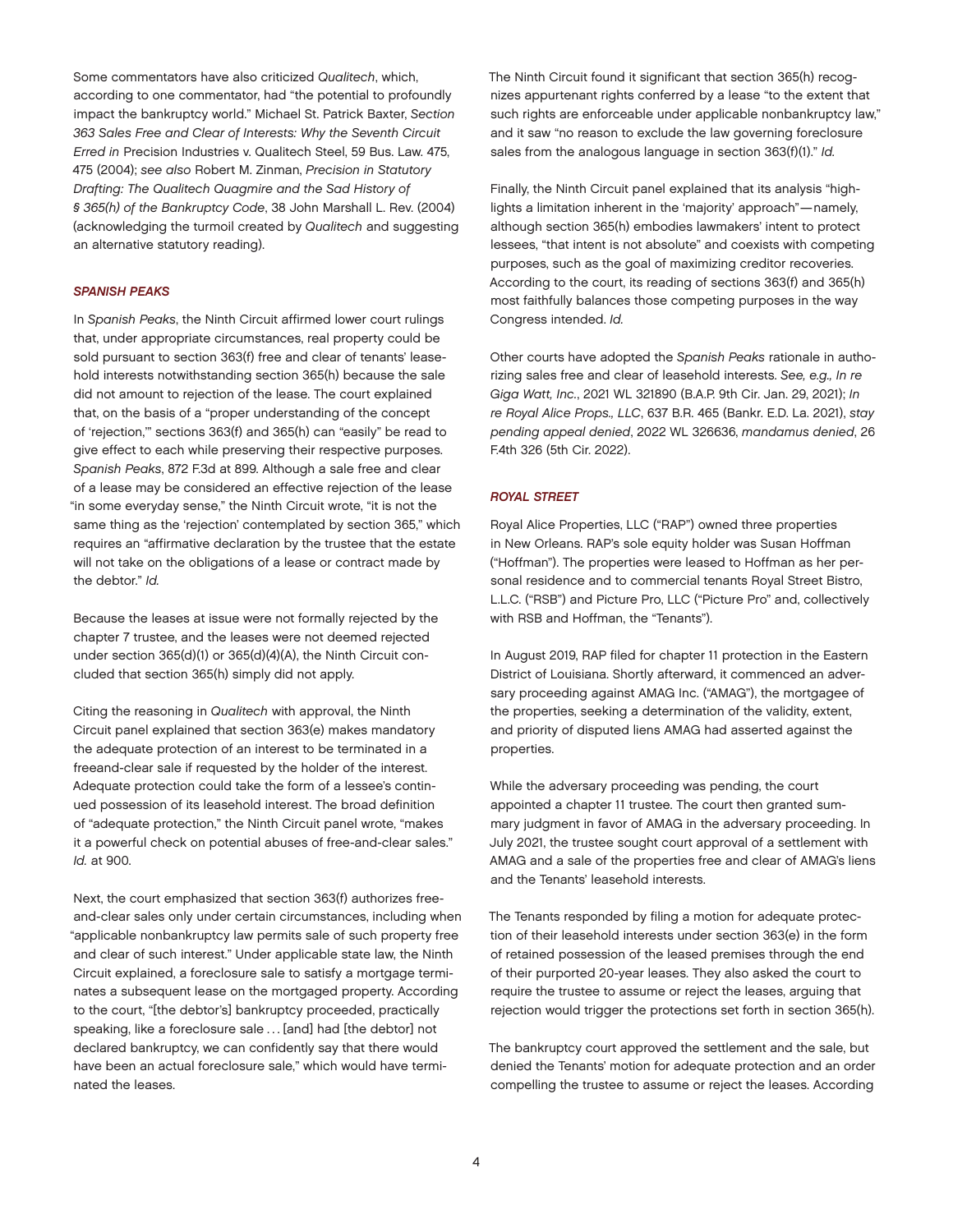to the bankruptcy court: (i) because AMAG could have foreclosed on its mortgages under state law and thereby extinguished the Tenants' leasehold interests, the properties could be sold free and clear of those interests under section 363(f)(1), which permits a sale free and clear if "applicable bankruptcy law permits sale of such property free and clear of such interest"; and (ii) because Picture Pro had not paid any rent for several months and was therefore in default of its lease, that property could be sold free and clear of the lease under section 363(f)(4), which permits a sale free and clear if "such interest is in bona fide dispute."

The Tenants appealed the ruling to the district court and simultaneously sought an emergency stay of the bankruptcy court's order pending the appeal. The district court denied the motion for a stay. Both the bankruptcy court and the district court relied on *Qualitech* and *Spanish Peaks* in denying the Tenants' requested relief.

The Tenants then filed a petition with the Fifth Circuit for a writ of mandamus compelling the district court to issue a stay pending appeal.

#### THE FIFTH CIRCUIT'S RULING

A three-judge panel of the Fifth Circuit issued a *per curiam* (summary) opinion denying the Tenants' petition for a writ of mandamus. Such opinions generally provide no explanation for the court's ruling.

However, in this case, the court explained that "A brief explanation of our conclusion is necessary because both the bankruptcy court and the district court premised their denials of relief to the [Tenants], in part, on unnecessary and likely incorrect interpretations of the relationship between Sections 363 and 365 of the Bankruptcy Code." *Royal Street*, 26 F.4th at 327.

According to the Fifth Circuit, the bankruptcy court's first reason for authorizing the sale free and clear of the Tenants' leasehold interests—because AMAG could have foreclosed on the properties outside of bankruptcy and "wiped out the junior interests" was "well grounded on state law." Moreover, Picture Pro's failure to pay any rent and default under its lease "provided another nonbankruptcy law basis for declining to allow that tenant to stop the sale free and clear." *Id.* at 328.

However, the Fifth Circuit wrote, both lower courts "made the mistake of relying on [*Qualitech*] for the excessively broad proposition that sales free and clear under Section 363 override, and essentially render nugatory, the critical lessee protections against a debtor-lessor under Section 365(h)." *Id.* In addition, the Fifth Circuit noted that both lower courts also relied on *Spanish Peaks*, "which essentially adopted *Qualitech*, but noted, importantly, that the leases there (as in this case) were legally subordinated to a senior mortgagee's interest in the real property." As a result, according to the Fifth Circuit, "*Spanish Peaks*, like the case before us, is susceptible of a narrower reading." *Id.*

The Fifth Circuit acknowledged that the arguments on either side regarding the interplay between sections 363(f) and 365(h) are "textually sophisticated, fact-laden, and deeply rooted in commercial law far beyond the scope of the mandamus petition before us." Even so, it explained, "the essential state law rights of the tenants in this case are limited by the senior mortgagee's prior lien" on the properties. As such, "neither Section 363(e) nor 365(h) (1)(A)(ii) offers protection." *Id.* at 329.

The Fifth Circuit concluded that, even though the lower courts' reasoning was flawed, their rationale did not create "the kind of serious misinterpretation of law or facts that would support one of the criteria for mandamus relief." However, the Fifth Circuit cautioned, courts must not "blithely accept[] *Qualitech*'s reasoning and textual exegesis."

#### **OUTLOOK**

In *Royal Street*, the Fifth Circuit denied the petition for mandamus because it agreed with the result reached by the lower courts, but took issue with the lower courts' rationale. For this reason, instead of issuing a summary opinion, the court of appeals elected to offer an explanation in which it clearly distanced itself from *Qualitech*'s broad pronouncements regarding the primacy of section 363(f) sales when it comes to leasehold interests that would otherwise be protected by section 365(h). The Fifth Circuit was also careful to note that *Spanish Peaks* does not speak as broadly on this point as the lower courts assumed in authorizing the *Royal Street* sale free and clear of the Tenants' leasehold interests, principally because, as in *Royal Street*, the leases in *Spanish Peaks* were never rejected (meaning that the protections of section 365(h) were not triggered) and the leasehold interests were legally subordinated to a mortgage under applicable state law.

In so ruling, the Fifth Circuit provided some rare appellate guidance on a question that has reached the federal courts of appeals only in a handful of cases, especially in connection with bankruptcy asset sales, where appeals are frequently foreclosed by the Bankruptcy Code's statutory mootness provisions.

*A version of this article was published in* Lexis Practical Guidance*. It appears here by permission.*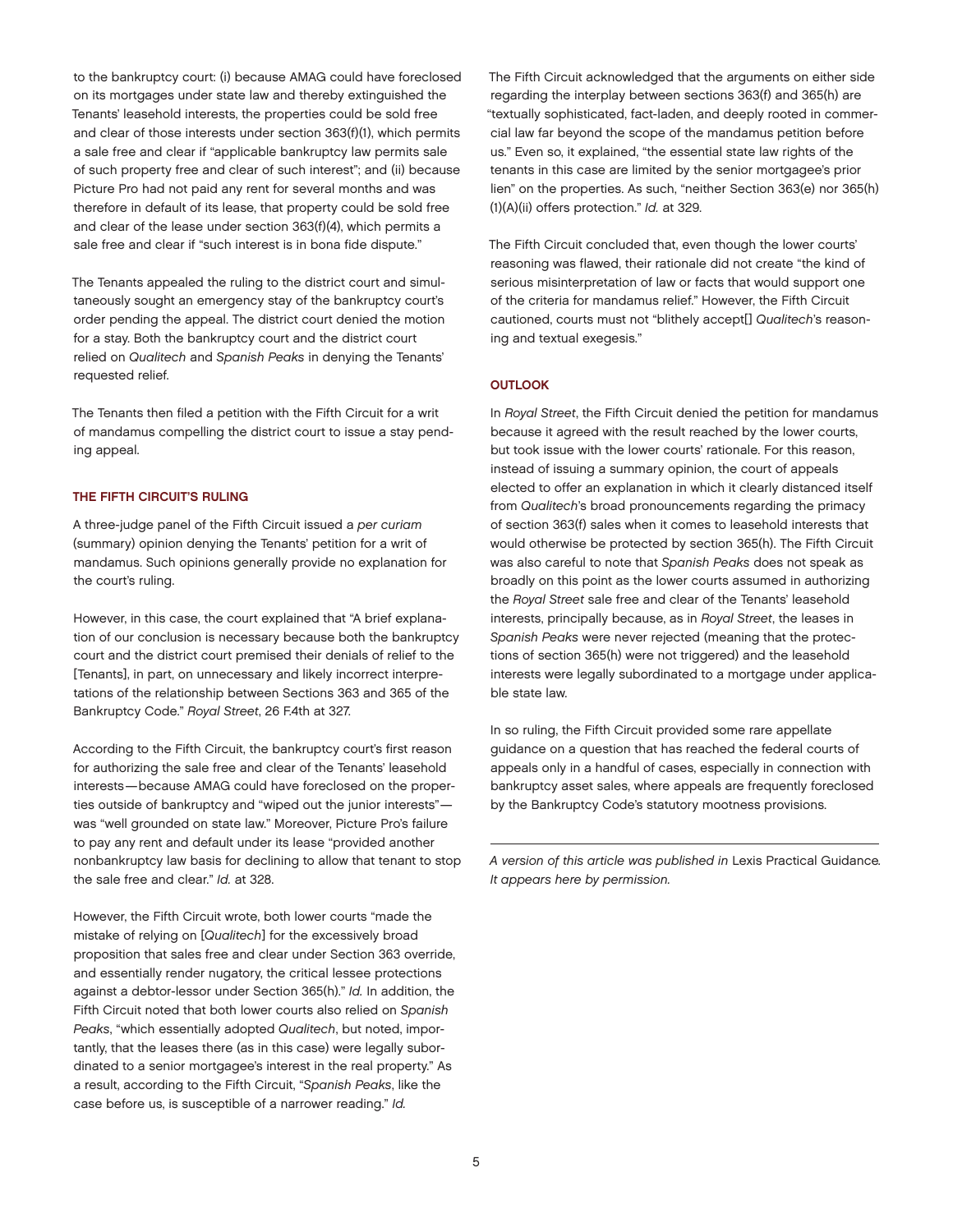<span id="page-5-0"></span>

# BRIGHT-LINE RULE: NO MODIFICATION OF SUBSTANTIALLY CONSUMMATED CHAPTER 11 PLAN

[Charles M. Oellermann](https://www.jonesday.com/en/lawyers/o/charles-oellermann?tab=overview) • [Mark G. Douglas](mailto:https://www.jonesday.com/en/lawyers/d/mark-douglas%3Ftab%3Doverview?subject=)

To promote the finality and binding effect of confirmed chapter 11 plans, the Bankruptcy Code categorically prohibits any modification of a confirmed plan after it has been "substantially consummated." Stakeholders, however, sometimes attempt to skirt this prohibition by characterizing proposed changes to a substantially consummated chapter 11 plan as some other form of relief, such as modification of the confirmation order or a plan document, or reconsideration of the allowed amount of a claim. The U.S. Bankruptcy Court for the District of Delaware recently addressed one such request in *In re Northeast Gas Generation, LLC*, 2022 WL 828263 (Bankr. D. Del. Mar. 18, 2022). Long after substantial consummation of a chapter 11 plan that gave an impaired secured creditor 100% of the reorganized debtor's equity and reinstated a portion of its secured debt, the secured creditor sought to reopen the bankruptcy case and obtain an order increasing the amount of its reinstated debt in the guise of "reconsideration" of the amount of its allowed claim. The bankruptcy court denied the request, ruling that the Bankruptcy Code bars modification of a confirmed chapter 11 plan after it has been substantially consummated, even if the proposed changes would not "materially and adversely" impact other stakeholders.

#### MODIFICATION OF A CHAPTER 11 PLAN

Section 1127(a) of the Bankruptcy Code states that the proponent of a chapter 11 plan on which votes have been solicited from

creditors or interest holders "may modify such plan at any time *before confirmation*," unless the proposed modification violates the Bankruptcy Code's requirements regarding the classification of claims and interests or the contents of a plan. 11 U.S.C. § 1127(a) (emphasis added).

Section 1127(b) provides that the proponent of a plan or the reorganized debtor "may modify such plan at any time *after confirmation* of such plan and before substantial consummation of such plan," again unless the proposed modification violates the Bankruptcy Code's requirements regarding the classification of claims and interests or the contents of a plan. 11 U.S.C. § 1127(b) (emphasis added). It further states that "[s]uch plan as modified ... becomes the plan only if circumstances warrant such modification and the court, after notice and a hearing, confirms such plan as modified, under section 1129 of [the Bankruptcy Code]."

Under section 1127(d), a creditor or interest holder who accepts or rejects a chapter 11 plan prior to its modification is deemed to accept or reject, "as the case may be, such plan as modified, unless within the time frame fixed by the court, such holder changes such holder's previous acceptance or rejection."

Section 1141(a) of the Bankruptcy Code provides that the terms of a confirmed chapter 11 plan are binding on all parties.

Under section 1101(2), "substantial consummation" of a chapter 11 plan occurs when: (i) substantially all of the property to be transferred under the plan has been transferred; (ii) the debtor or its successor has assumed the business or management of substantially all of the property dealt with by the plan; and (iii) distributions under the plan have commenced.

Special rules regarding post-confirmation plan modifications apply to individual chapter 11 debtors under section 1127(e).

Rule 3019(a) of the Federal Rules of Bankruptcy Procedure (the "Bankruptcy Rules") provides that, in a chapter 9 or chapter 11 case, the plan proponent may file with the court a modification of a chapter 11 plan after it has been accepted but prior to confirmation. It further states that:

If the court finds after hearing on notice to the trustee, any committee appointed under the Code, and any other entity designated by the court that the proposed modification does not adversely change the treatment of the claim of any creditor or the interest of any equity security holder who has not accepted in writing the modification, it shall be deemed accepted by all creditors and equity security holders who have previously accepted the plan.

Bankruptcy Rule 3019(b) establishes the procedure for post-confirmation modifications to a plan in an individual chapter 11 case.

Sections 1127 and 1141, when taken together with other related provisions of the Bankruptcy Code, impose an important element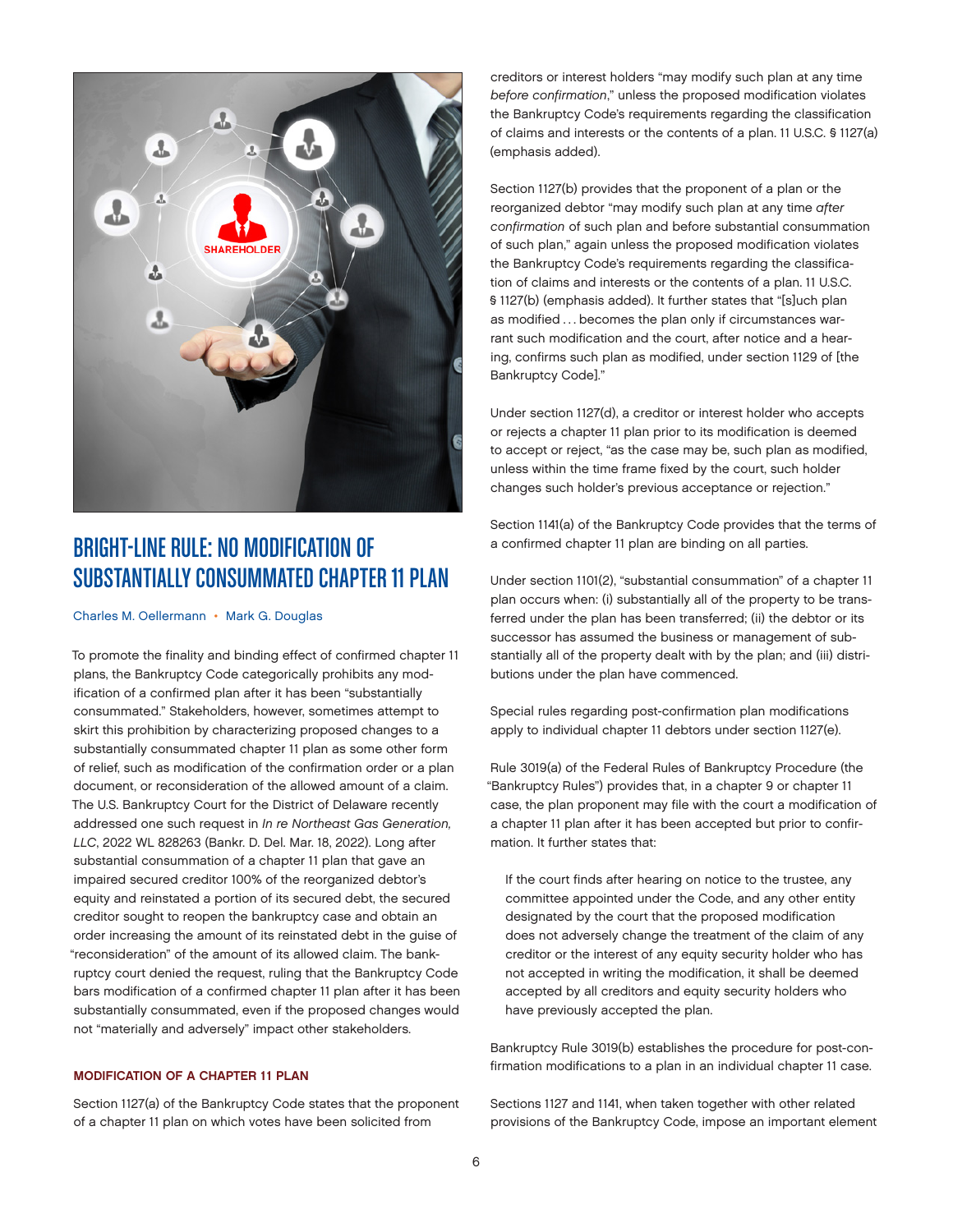of finality in chapter 11 cases that allows stakeholders to rely on the provisions of a confirmed chapter 11 plan. *See generally* COLLIER ON BANKRUPTCY ("COLLIER") ¶ 1127.03[2][a] (16th ed. 2022) ("In enacting section 1127(b), Congress intended to 'safeguard the finality of plan confirmation.'").

As quoted above, section 1127(b) on its face bars modification of a chapter 11 plan after it has been substantially consummated. Moreover, "[c]ourts have routinely rejected attempts by plan proponents to circumvent section 1127(b) and change the plan merely by calling the requests a motion to modify the confirmation order, or a motion for reconsideration or to modify a plan-related document, or any application that nonetheless affects rights under the plan, such as a motion to clarify or a motion to classify claims." COLLIER at ¶ 1127.03[2][a] (citations omitted). Some courts have even ruled that "serial" (successive) chapter 11 filings are not permitted and that a second plan may not modify the first plan in the absence of "unanticipated changed circumstances" that were unknown at the time the prior plan was substantially consummated and substantially affected the debtor's ability to implement the prior plan. *See, e.g., Elmwood Dev. Co. v. General Elec. Pension Trust (In re Elmwood Dev. Co.)*, 964 F.2d 508, 512 (5th Cir. 1992); *Fruehauf Corp. v. Jartran, Inc. (In re Jartran, Inc.)*, 886 F.2d 859, 867 (7th Cir. 1989); *In re Triumph Christian Ctr., Inc.*, 493 B.R. 479, 489-90 (Bankr. S.D. Tex. 2013); *In re Woodson*, 213 B.R. 404, 405 (Bankr. M.D. Fla. 1997); *In re Northampton Corp.*, 39 B.R. 955, 956 (Bankr. E.D. Pa. 1984), *aff'd*, 59 B.R. 963 (E.D. Pa. 1984); *see also In re Garsal Realty, Inc.*, 98 B.R. 140, 150 (Bankr. N.D.N.Y. 1990) (a second chapter 11 case was not an attempt to modify the previous plan contrary to section 1127(b) because the new debt did not exist until after substantial consummation of the earlier plan)).

Absent modification of a chapter 11 plan or an order revoking confirmation (*see* 11 U.S.C. § 1144, which authorizes the court to revoke a confirmation order "only if such order was procured by fraud" within 180 days of confirmation), appeal of an order confirming a chapter 11 plan is the only recourse. However, such an appeal may be deemed moot absent a stay pending appeal if the plan has been substantially consummated before the appeal can be heard. *See generally* COLLIER at ¶ 1129.09 (discussing the doctrine of "equitable mootness").

Section 1127 is derived from sections 222 and 229 of Chapter X of the former Bankruptcy Act. 11 U.S.C. § 622 (repealed 1978). Section 222 provided, in relevant part, that "[a] plan may be altered or modified, with the approval of the judge, after its submission for acceptance and before or after its confirmation if, in the opinion of the judge, the alteration or modification does not materially and adversely affect the interests of creditors or stockholders." Section 229(c) imposed the additional prerequisite that a plan could not be modified if it had been substantially consummated. 11 U.S.C. § 629(c) (repealed 1978). It provided that "[w]hen a plan has been substantially consummated as defined in subdivision (a) of this section . . . the plan may not thereafter be altered or modified if the proposed alteration or modification materially

and adversely affects the participation provided for any class of creditors . . . by the plan." *Id.*

#### *NORTHEAST GAS*

In June 2020, Northeast Gas Generation, LLC and its affiliates (collectively, "NEG") filed for chapter 11 protection in the District of Delaware. The bankruptcy court confirmed NEG's chapter 11 plan on December 18, 2020, and the plan became effective four days later.

Under the plan, the claims of NEG's first-lien secured creditors were allowed in the amount of \$539 million, and the first-lien creditors received: (i) 100% of the equity in the reorganized company; and (ii) \$200 million in reinstated first-lien debt. The first-lien creditor class was therefore impaired. The other impaired classes consisted of equity interest holders, who received no distribution; second-lien creditors, who received no distribution; and general unsecured creditors, who shared pro rata in a \$2 million fund. The first-lien, second-lien, and general unsecured classes of creditors all voted to accept the plan.

On October 7, 2021—long after NEG's chapter 11 plan was substantially consummated and the bankruptcy case was closed— NEG (now owned by the first-lien creditors) filed a motion to reopen the case (as permitted under section 350 of the Bankruptcy Code and Bankruptcy Rule 5010) for the purpose of "reconsidering" the allowed amount of the first-lien claims under section 502(j) of the Bankruptcy Code, which provides in part that "[a] claim that has been allowed or disallowed may be reconsidered for cause." Specifically, NEG sought an order: (i) bifurcating the first-lien claims into secured claims in the amount of \$475 million and deficiency claims for the balance of the allowed \$539 million amount; and (ii) increasing the amount of the reinstated first-lien debt from \$200 million to \$475 million.

According to NEG, the "only impact of the relief . . . would be to reallocate how the proceeds from a disposition of the assets are allocated as between the bank's reinstated secured debt and its 100 percent equity stake." It also argued that the court had the power to grant this relief under section 105(a) of the Bankruptcy Code, which provides that "[t]he court may issue any order, process, or judgment that is necessary or appropriate to carry out the provisions of [the Bankruptcy Code]." By simply reconsidering the allowed amount of its first-lien claim, NEG asserted, the court was not bound by the requirements of section 1127 for modification of a plan.

#### THE BANKRUPTCY COURT'S RULING

The bankruptcy court denied NEG's motion.

Initially, U.S. Bankruptcy Judge Mary F. Walrath rejected NEG's argument that section 1127 did not bar the requested relief. Cases relied upon by NEG for the proposition that reconsideration of a claim under section 502(j) is distinct from modifying a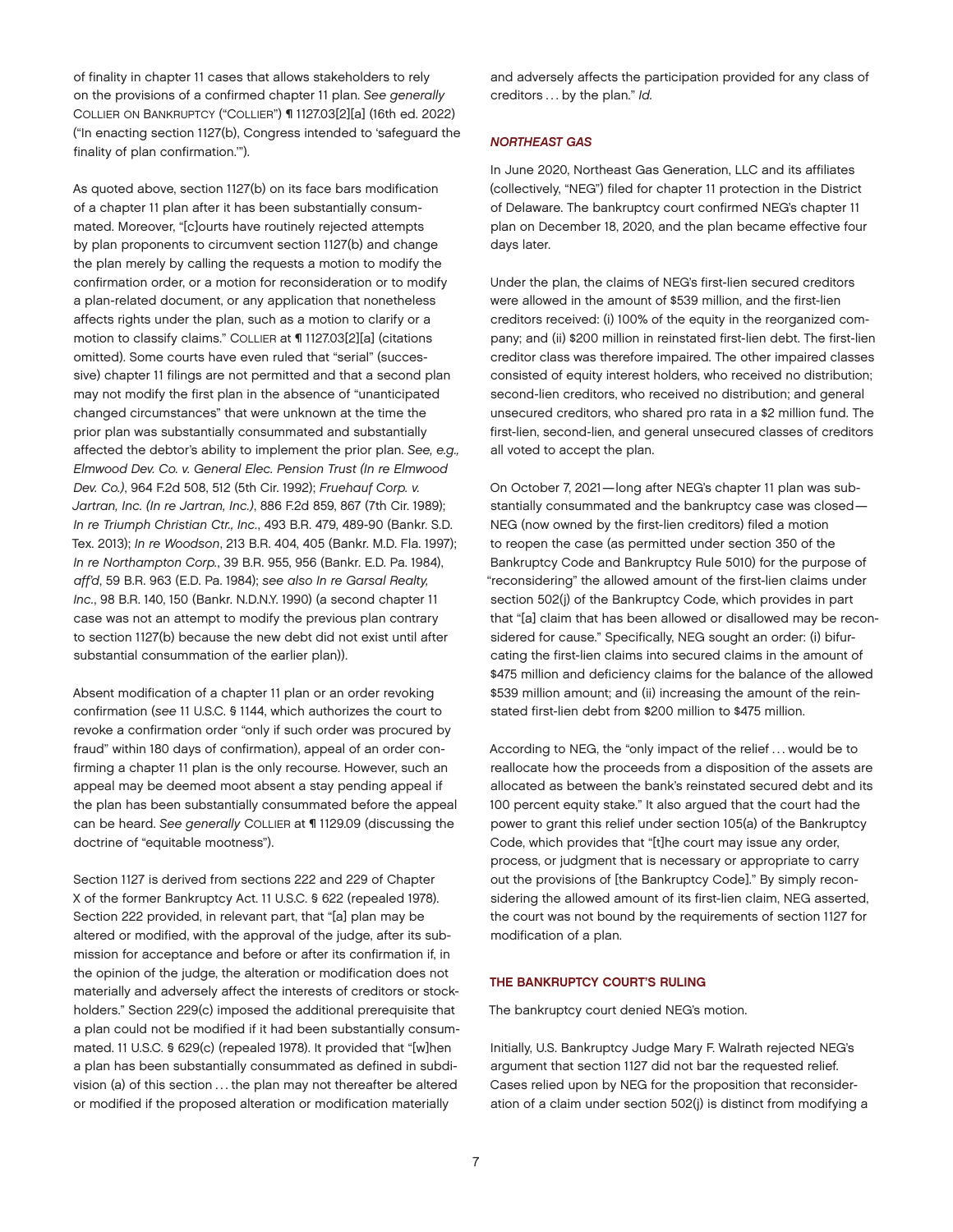plan under section 1127, she noted, were distinguishable because two of them involved chapter 13 cases, where different rules apply to modification of confirmed plans, and the courts in the two chapter 11 cases cited by NEG were not asked to modify the treatment of the claims under confirmed plans. *Northeast Gas*, 2022 WL 828263, at \*2 (discussing *U.S. Dep't of the Treasury— Internal Revenue Serv. v. EB Holdings II, Inc.*, 2021 WL 535467 (D. Nev. Feb. 11, 2021); *In re Davis*, 404 B.R. 183 (Bankr. S.D. Tex. 2009); *In re Disney*, 386 B.R. 292, 303 (Bankr. D. Colo. 2008); *In re Van Dyke*, 286 B.R. 858 (Bankr. C.D. Ill. 2001)).

Moreover, Judge Walrath explained, NEG was not really seeking reconsideration of its claims, which were deemed allowed under the plan in the amount of \$539 million, but instead to modify the plan to give NEG 100% of the equity of the reorganized company *plus* 100% of the reinstated first-lien debt in the increased amount of \$475 million. This relief, she ruled, was barred by section 1127(b).

Judge Walrath rejected NEG's argument that the proposed change was not a modification of the plan and that, because the Bankruptcy Code does not define the term "modification," the court should be guided by section 229 of the former Bankruptcy Act. As noted, section 229 allowed "alteration or modification" of a plan after substantial consummation as long as it did not "materially and adversely affect[] the participation provided for any class of creditors ... by the plan." According to NEG, its proposed modification of the plan in this case should be permitted because it would not alter the treatment of any other class of creditors or shareholders.

Judge Walrath determined that NEG's reliance on section 229 was "inappropriate" because, in enacting section 1127(b), lawmakers "deleted the very provisions in section 229 of the Act on which NEG relies: allowing modification of a plan after substantial consummation if it does not 'materially and adversely' affect any other creditor or shareholder." *Northeast Gas*, 2022 WL 828263, at \*4. This deletion, she wrote, is "a clear indication of Congress's intent to change pre-Code law and not permit modification of a plan after it has been substantially consummated, even if the change would have no materially adverse effect on any party." *Id.*

Cases cited by NEG for the proposition that section 1127(b) continues pre-Bankruptcy Code practice on this point Judge Walrath characterized as "unpersuasive" or inapposite because, among other things, the proposed changes to the plans in those cases were either expressly contemplated by the plans or were clarifications of ambiguous plans. In this case, Judge Walrath explained, NEG's chapter 11 plan did not expressly contemplate the proposed changes, nor were those changes merely a clarification of an ambiguity. Instead, she wrote, NEG "is seeking to change the unambiguous terms of the Plan," a modification that is barred by section 1127(b). *Id.* at \*\*6–7.

Finally, Judge Walrath rejected NEG's argument that the court had the power to grant the relief requested under section 105(a) of the Bankruptcy Code. She noted that section 105(a) cannot be used to contravene another provision of the Bankruptcy Code here, section 1127(b)—and that, even if it could, "the equities in this case do not favor doing so." *Id.* at \*8. According to Judge Walrath: (i) the first-lien creditors were sophisticated parties that accepted the terms of the plan after extensive negotiations; and (ii) any plan that provided the first-lien creditors with additional reinstated first-lien debt might not have been confirmable because it might not have received the approval of other impaired creditors or satisfied the Bankruptcy Code's feasibility requirements.

#### **OUTLOOK**

The finality of confirmed and substantially consummated chapter 11 plans is an indispensable element of chapter 11. Without it, there would be no way to enforce the expectations of all stakeholders involved in the chapter 11 process, which produces essentially a binding contract governing stakeholders' relationships with the reorganized debtor or their allocation of the proceeds of the debtor's estate. Absent fraud on the court in connection with confirmation (and a timely request to revoke the order confirming it), the ability to unravel the terms of a court-approved plan that has been substantially consummated would undermine the entire process.

This reality is reflected in Judge Walrath's conclusion in *Northeast Gas*. The court recognized that the secured creditors' belated request for "reconsideration" of their claims was in fact an assault on the finality of a substantially consummated chapter 11 plan. The court accordingly ruled that section 1127(b) barred the relief requested and that, given the provision's clear application and the facts of the case, the court neither could (nor would) exercise its broad equitable powers to countermand that outcome.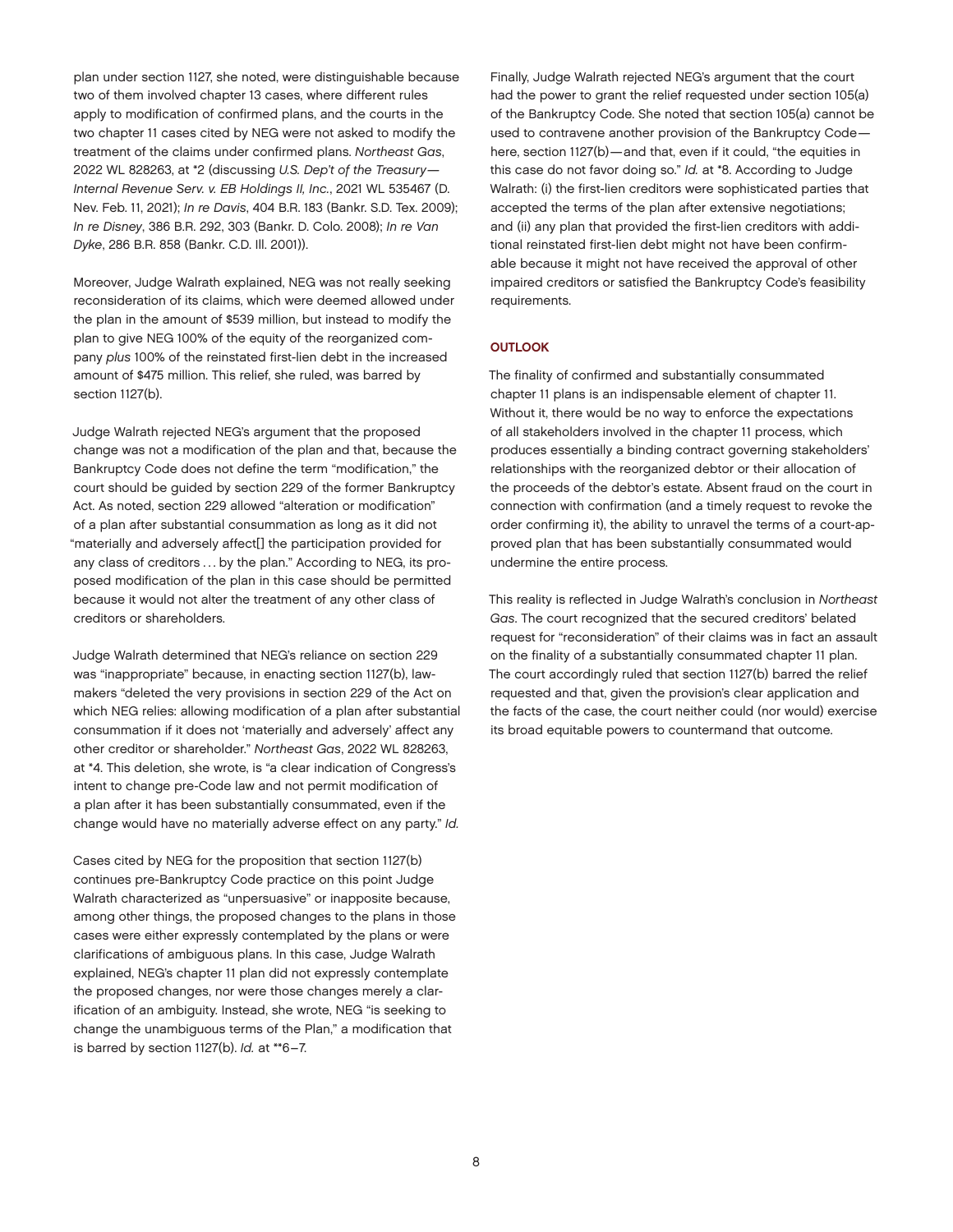# <span id="page-8-0"></span>DELAWARE BANKRUPTCY COURT REJECTS USE OF TAX CODE LOOK-BACK PERIOD IN AVOIDANCE ACTION

#### [Daniel J. Merrett](https://www.jonesday.com/en/lawyers/m/daniel-merrett?tab=overview) • [Mark G. Douglas](https://www.jonesday.com/en/lawyers/d/mark-douglas?tab=overview)

The ability of a bankruptcy trustee or chapter 11 debtor-in-possession ("DIP") to avoid fraudulent transfers is an important tool to promote the bankruptcy policies of equality of distribution among creditors and maximizing the property included in the estate. One limitation on this avoidance power is the statutory "look-back" period during which an allegedly fraudulent transfer can be avoided—two years for fraudulent transfer avoidance actions under section 548 of the Bankruptcy Code and, as generally understood, three to six years if the trustee or DIP seeks to avoid a fraudulent transfer under section 544(b) and applicable state law by stepping into the shoes of a "triggering" or "predicate" creditor plaintiff.

Thus, the longer look-back periods governing avoidance actions under various state laws significantly expand the universe of transactions that may be subject to fraudulent transfer avoidance. Moreover, a majority of courts have concluded that a trustee or DIP can expand the look-back period even more if the trustee or DIP can use section 544(b) to step into the shoes of the Internal Revenue Service ("IRS"), which is bound not by state law but by the 10-year statute of limitations for collecting taxes specified in the Internal Revenue Code ("IRC"), or other government entities subject to laws providing for longer look-back periods.

The U.S. Bankruptcy Court for the District of Delaware recently weighed in on this issue in *In re J&M Sales Inc.*, 2022 WL 532721 (Bankr. D. Del. Feb. 22, 2022). The court denied a chapter 7 trustee's motion to amend his complaint in an avoidance action to use the IRS as a "predicate" or "triggering" creditor because the IRS had not filed a proof of claim in the bankruptcy case and the existence of a prepetition payroll tax debt, which was paid pursuant to a "first day motion," was insufficient to treat the IRS as a creditor.

#### DERIVATIVE AVOIDANCE POWERS UNDER SECTION 544(B) OF THE BANKRUPTCY CODE

Section 544(b)(1) of the Bankruptcy Code provides in relevant part as follows:

[T]he trustee may avoid any transfer of an interest of the debtor in property or any obligation incurred by the debtor that is voidable under applicable law by a creditor holding an unsecured claim that is allowable under section 502 of this title or that is not allowable only under section 502(e) of this title.

11 U.S.C. § 544(b)(1). Thus, a trustee (or DIP pursuant to section 1107(a)) may seek to avoid transfers or obligations that are "voidable under applicable law," which is generally interpreted to mean state law. *See Ebner v. Kaiser (In re Kaiser)*, 525 B.R. 697, 709 (Bankr. N.D. Ill. 2014); *Wagner v. Ultima Holmes (In re Vaughan)*, 498 B.R. 297, 302 (Bankr. D.N.M. 2013).

The fraudulent transfer statutes of almost every state are versions of the Uniform Fraudulent Transfer Act ("UFTA"), which was recently amended and renamed the "Uniform Voidable Transactions Act" ("UVTA"). States that have adopted the UFTA or UVTA most commonly provide that avoidance actions are time-barred unless brought within four years of the time the transfer was made or the obligation was incurred. Notably, New York adopted the UVTA effective as of December 2019, reducing its look-back period to four years, from six under longstanding prior law.

#### LONGER LOOK-BACK PERIOD FOR CERTAIN GOVERNMENTAL ENTITIES

The federal government is generally not bound by state statutes of limitations, including those set forth in state fraudulent transfer laws. *Vaughan*, 498 B.R. at 304. Instead, various federal statutes or regulations specify the statute of limitations for enforcement actions. For example, the IRC provides that, with certain exceptions, an action to collect a tax must be commenced by the IRS no later than 10 years after the tax is assessed. *See* 26 U.S.C. § 6502(a). The rationale behind a longer federal statute of limitations is that public rights and interests that the federal government is charged with defending should not be forfeited due to public officials' negligence. *Vaughan*, 498 B.R. at 304.

On the basis of the plain meaning of section 544(b), nearly all of the courts that have considered the issue have concluded that a trustee or DIP bringing an avoidance action under that section may step into the shoes of the IRS (if it is a creditor in the case) to utilize the IRC's 10-year statute of limitations. *See, e.g., In re Musselwhite,* 2021 WL 4342902 (Bankr. E.D.N.C. Sept. 23, 2021); *In re Webster*, 629 B.R. 654 (Bankr. N.D. Ga. 2021); *Mitchell v. Zagaroli (In re Zagaroli),* 2020 WL 6495156 (Bankr. W.D.N.C. Nov. 3, 2020); *Murphy v. ACAS, LLC (In re New Eng. Confectionary* 

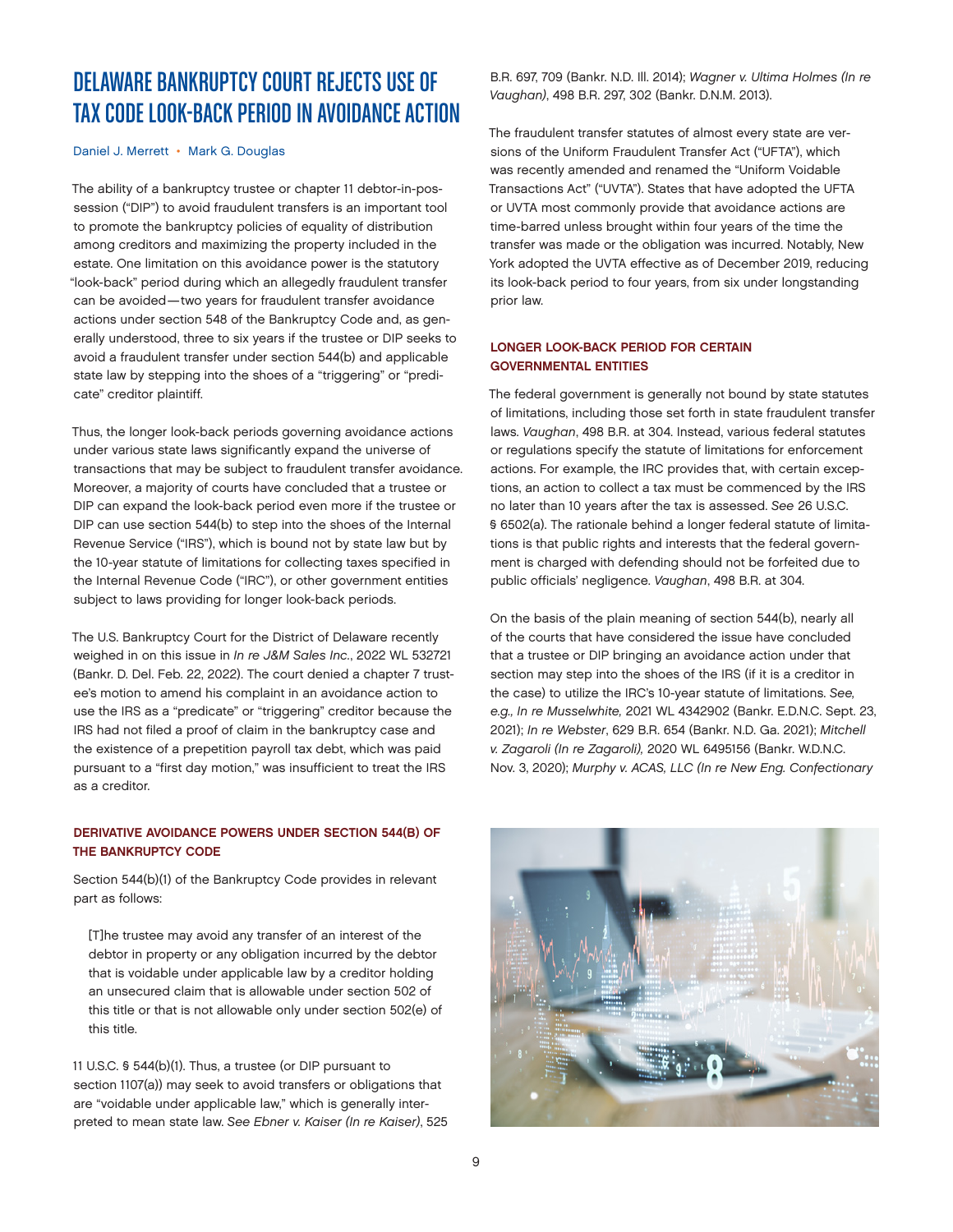*Co.)*, 2019 Bankr. LEXIS 2281 (Bankr. D. Mass. July 19, 2019); *Viera v. Gaither (In re Gaither)*, 595 B.R. 201 (Bankr. D.S.C. 2018); *Hillen v. City of Many Trees, LLC (In re CVAH, Inc.)*, 570 B.R. 816 (Bankr. D. Idaho 2017); *Mukhamal v. Citibank, N.A. (In re Kipnis)*, 555 B.R. 877 (Bankr. S.D. Fla. 2016); *Kaiser*, 525 B.R. at 711–12.

The court in *Vaughan*, however, ruled to the contrary. The *Vaughan* court reached its conclusion after considering policy and legislative intent. It noted that the IRS is not bound by state law statutes of limitations because it exercises sovereign powers and is therefore protected by the doctrine of *nullum tempus occurrit regi* ("no time runs against the king"). According to the court in *Vaughan*, Congress did not intend for section 544(b) to vest sovereign power in a bankruptcy trustee, and allowing a trustee to take advantage of the IRC's 10-year statute of limitations would be an overly broad interpretation.

In *MC Asset Recovery LLC v. Commerzbank A.G. (In re Mirant Corp.)*, 675 F.3d 530, 535 (5th Cir. 2012), the U.S. Court of Appeals for the Fifth Circuit rejected a line of cases holding that the Federal Debt Collection Practices Act ("FDCPA") can be "applicable law" for purposes of section 544(b), thereby affording the trustee use of the FDCPA statute of limitations, because the FDCPA expressly provides that "[t]his chapter shall not be construed to supersede or modify the operation of . . . title 11." *Id.* at 535 (quoting 28 U.S.C. § 3003(c)); *accord MC Asset Recovery, LLC v. Southern Co.*, 2008 WL 8832805 (N.D. Ga. July 7, 2008) ("[T]he FDCPA cannot be the 'applicable law' within the meaning of Section 544(b) of the Bankruptcy Code."). However, the IRC does not include comparable language.

The *Vaughan* minority approach has been rejected by almost all other courts. For example, in *Kipnis*, the court concluded that the meaning of section 544(b) is clear and does not limit the type of creditor from which a trustee can choose to derive rights. Moreover, because the court determined that its interpretation of the statute was not "absurd," the court did not deem it necessary to expand its inquiry beyond the express language of section 544(b) to consider legislative intent or policy concerns. *Kipnis*, 555 B.R. at 882 (citing *Lamie v. United States Trustee*, 540 U.S. 526, 534 (2004) ("It is well established that 'when the statute's language is plain, the sole function of the courts—at least where the disposition required by the text is not absurd—is to enforce it according to its terms.'")).

The court concluded that *Vaughan*'s *nullum tempus* argument was misplaced. Because section 544(b) is a derivative statute, the *Kipnis* court wrote, "the focus is not on whether the trustee is performing a public or private function, but rather, the focus is on whether the IRS, the creditor from whom the trustee is deriving her rights, would have been performing that public function if the IRS had pursued the avoidance actions." *Id.* at 883.

However, the *Kipnis* court agreed with *Vaughan* on one point—if applied in other cases, the court's ruling could result in a 10-year look-back period in many cases. According to the *Kipnis* court, because the IRS is a creditor in a significant number of cases,

the paucity of decisions addressing the issue can more likely be attributed to the fact that trustees and DIPs have not realized that this "weapon is in their arsenal." *Id.*

#### TRIGGERING CREDITOR MUST HAVE AN "ALLOWABLE CLAIM"

Avoidance under section 544(b) is permitted only if a transfer could be avoided under applicable law by a creditor holding an "allowable" unsecured claim. The term "allowable" is not defined in the Bankruptcy Code. However, section 502(a) provides that a claim for which the creditor files a proof of claim is deemed "allowed" unless a party in interest objects. Moreover, Rule 3003(b) of the Federal Rules of Bankruptcy Procedure provides that, in a chapter 9 or chapter 11 case, a creditor need not file a proof of claim if the claim is listed on the debtor's schedules in the proper amount and is not designated as disputed, contingent, or unliquidated. Finally, section 1111(a) provides that, in a chapter 11 case, "[a] proof of claim or interest is deemed filed under section 501 of this title ..., except a claim or interest that is scheduled as disputed, contingent, or unliquidated."

Thus, if an unsecured creditor has not filed a proof of claim and if, in a chapter 9 or chapter 11 case, its claim either is not scheduled in any amount or is scheduled as disputed, contingent, or unliquidated, a handful of courts have concluded that the claim is not "allowable" and the trustee or DIP may not step into the creditor's shoes to bring an avoidance action under section 544(b). *See J.R. Deans Co., Inc.*, 249 B.R. 121, 131 (Bankr. D.S.C. 2000) (a chapter 7 trustee could not step into the shoes of asbestos claimants for purposes of avoidance litigation because no asbestos claimant filed a proof of claim and had an allowable claim under section 544(b)); *In re Republic Windows & Doors*, 2011 WL 5975256, \*11 (Bankr. N.D. Ill. Oct. 17, 2011) (a chapter 7 trustee could not take advantage of the IRC's 10-year statute of limitations because the IRS had not filed a proof of claim in the case); *Campbell v. Wellman (In re Wellman)*, 1998 WL 2016787, \*3 (Bankr. D.S.C. June 2, 1998) ("[A]s Robert McKittrick was the only creditor of these three [creditors] to file a proof of claim, he is the only one with an allowable claim into whose shoes the [chapter 7] Trustee may step pursuant to § 544(b).").

In the same vein, other courts have concluded that an entity qualifies as a triggering creditor under section 544(b) because it has filed a proof of claim (formal or informal), no objection was filed to the claim, or the objection was withdrawn. *See, e.g., In re Davis*, 2016 WL 11696269, \*4 (Bankr. W.D. Tenn. June 15, 2016) ("creditors who have filed proofs of unsecured claims satisfy the requirements of section 544(b)" in order to give the chapter 7 trustee standing to pursue those claims); *In re Rosenblum*, 545 B.R. 846, 859-60 (Bankr. E.D. Pa. 2016) (finding that because a creditor filed an informal proof of claim in a chapter 13 case, it met the requirement for an allowable claim under 544(b)); *In re All-Type Printing*, 274 B.R. 316, 323 (Bankr. D. Conn. 2002) ("Because the only objection to the [applicable] Proof of Claim was withdrawn prior to trial of this [chapter 7] adversary proceeding, that Proof of Claim is deemed allowed, and is therefore 'allowable' under Code Section 502, as is required by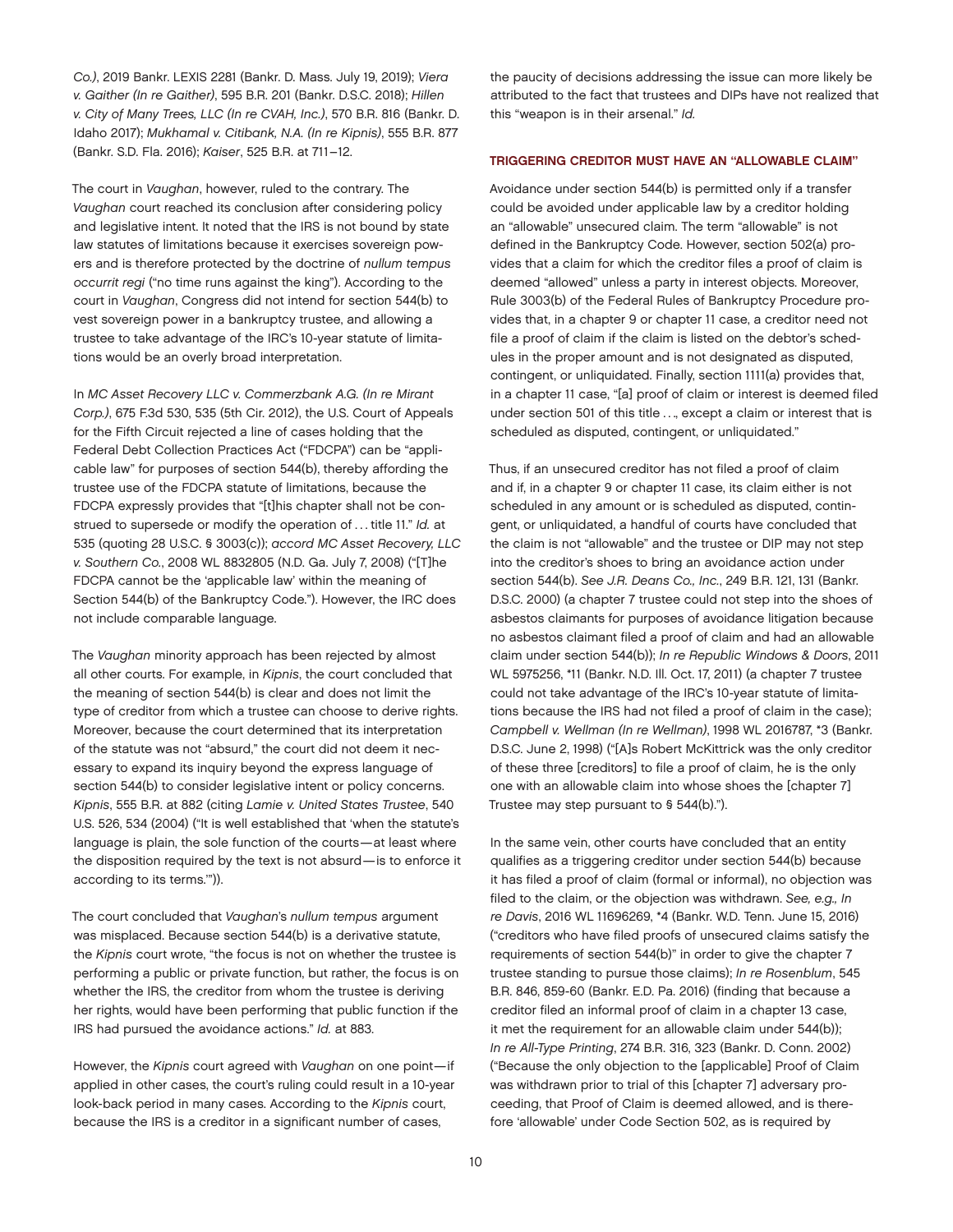Section 544(b)."); *In re Richardson*, 268 B.R. 331, 334 (Bankr. D. Conn. 2001) ("Because no objections to the qualifying claims have yet been filed [in the chapter 7 case], they are deemed allowed, and therefore are 'allowable' under Code Section 502, as required by Section 544(b).").

However, the majority approach is that the allowability of a claim for purposes of section 544(b) should be determined as of the petition date and, therefore, the failure to file a proof of claim does not disqualify a creditor from being the triggering creditor. *See, e.g., In re Tabor*, 2016 WL 3462100, at \*2 (Bankr. S.D. Fla. June 17, 2016); *Whittaker v. Groves Venture, LLC (In re Bolon)*, 538 B.R. 391, 408 n.8 (Bankr. S.D. Ohio 2015); *Finkel v. Polichuk (In re Polichuk)*, 506 B.R. 405, 432 (Bankr. E.D. Pa. 2014); *In re Kopp*, 374 B.R. 842, 846 (Bankr. D. Kan. 2007).

In *J&M Sales*, the bankruptcy court considered whether a chapter 7 trustee could step into the shoes of the IRS for purposes of section 544(b).

#### *J&M SALES*

California-based discount retailer J&M Sales Inc. and various affiliates (collectively, the "debtors") filed for chapter 11 protection on August 6, 2018, in the District of Delaware. The IRS did not file a proof of claim in the chapter 11 cases, nor did the debtors schedule a claim on behalf of the IRS. However, the debtors did owe certain payroll taxes as of the petition date, which they obtained court authority to pay under a "first day" order.

After the bankruptcy court authorized the debtors to sell substantially all of their assets, the court converted the chapter 11 cases to chapter 7 liquidations. Beginning in July 2020, the chapter 7 trustee filed complaints against hundreds of individuals and entities seeking, among other things, to avoid and recover allegedly fraudulent transfers under Delaware law and sections 544(b) and 550 of the Bankruptcy Code.

In his complaints, the trustee alleged that the debtors had at least one general unsecured creditor holding an allowable claim who, but for the bankruptcy filing, would have standing to bring claims to avoid and recover the fraudulent transfers. He also alleged that, in addition to those predicate creditors, various state and local government creditors (including taxing authorities) qualified as predicate creditors and were not subject to state-law statutes of limitations.

Certain transferees (collectively, the "defendants") moved to dismiss, claiming that the four-year look-back period under Delaware fraudulent transfer law expired before the trustee filed his complaint against them (the "complaint"). The bankruptcy court agreed and dismissed with prejudice as time-barred all fraudulent transfer claims stated in the complaint for transfers made prior to August 6, 2014 (four years before the petition date). In so ruling, the court rejected the trustee's argument that, because there were state and local government triggering creditors that could invoke the doctrine of *nullum tempus*, he could

step into their shoes to avoid application of the Delaware statute of limitations. The court reasoned that, "because [Delaware fraudulent transfer law] specifically applies to government entities, *nullum tempus* did not apply and the claims were time barred." However, the court did not address whether *federal* governmental entities could act as predicate creditors because the trustee did not allege that any existed in his complaint.

The trustee then moved for leave to amend his complaint to add the IRS as a triggering creditor. The trustee acknowledged that the IRS had not filed a proof of claim and that the debtors had not scheduled any claim by the IRS. Nevertheless, the trustee relied on the first-day order authorizing the payment of prepetition payroll taxes, arguing that he could utilize that (now paid) prepetition claim to step into the shoes of the IRS and avoid the Delaware four-year statutory look-back period.

The defendants opposed the motion, arguing that, because section 544(b) expressly refers to section 502, a creditor must either file a proof of claim or be excused from doing so under section 1111(a) to have an "allowable" claim. As the IRS did not satisfy either of these conditions, they contended, the IRS could not act as a predicate creditor.

#### THE BANKRUPTCY COURT'S RULING

The bankruptcy court denied the motion for leave to amend, ruling that amendment of the complaint would be futile because the IRS could not act as a triggering creditor under section 544(b). U.S. Bankruptcy Judge John T. Dorsey agreed with the defendants that a creditor must have filed a proof of claim to qualify as a predicate creditor for the purpose of avoidance litigation under section 544(b).

Examining the language of sections 544(b) and 502, Judge Dorsey wrote, "[i]t is not difficult to conclude that . . . Congress intended that for a trustee to pursue potential fraudulent transfers under Section 544(b) an allowable claim only includes those claims for which a proof of claim has been filed." *J&M Sales*, 2022 WL 532721, at \*3. Significantly, he explained, section 502(b)(9) of the Bankruptcy Code prohibits a bankruptcy court from determining the validity and amount of a claim where "proof of such claim is not timely filed, except to the extent tardily filed as permitted under paragraph (1), (2), or (3) of section 726(a)." Thus, Judge Dorsey reasoned, "if no proof of claim is filed, it is not an allowable claim under Section 502." *Id.*

Judge Dorsey rejected the trustee's argument that requiring the filing of a proof of claim would interfere with a trustee's ability to gather and administer the bankruptcy estate for the benefit of all creditors "because of potential manipulation of the claims process by parties in interest." *Id.* According to Judge Dorsey, this argument is based on the misconception that only the creditor asserting a claim can file a proof of claim. Section 501(c), he explained, provides that the debtor or the trustee may file a proof of claim if a creditor fails to timely do so.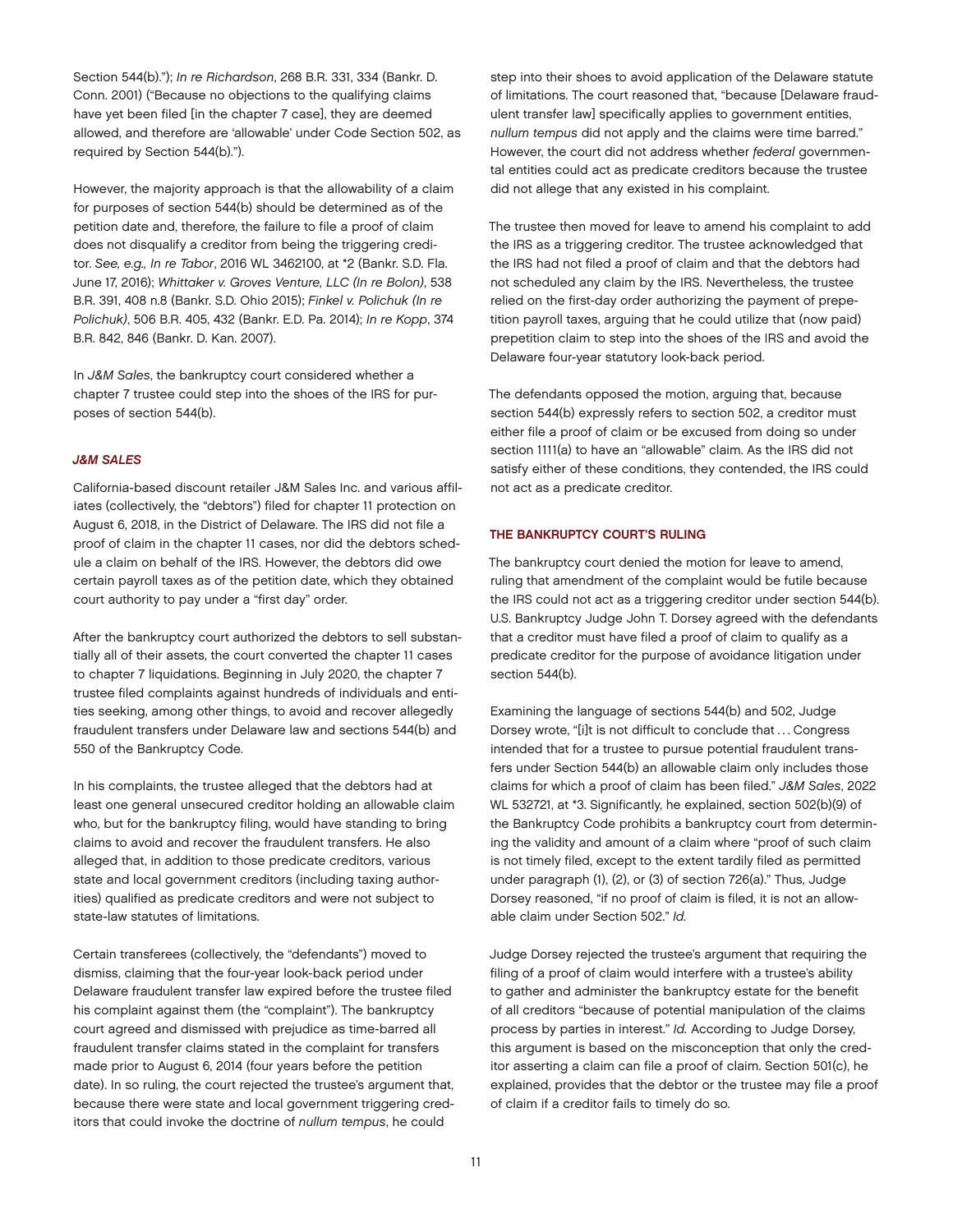<span id="page-11-0"></span>Finally, Judge Dorsey noted that he was troubled by the trustee's argument that he could rely on unpaid payroll taxes, which accrue as wages are paid, but are not due to the IRS until sometime later depending on the employer's filing status, as a basis to use the IRC's 10-year look-back period for avoidance actions. If this were permitted, he wrote, because virtually every business will have accrued but unpaid payroll taxes when it files for bankruptcy, "every business bankruptcy case would automatically have a ten-year lookback period for fraudulent transfers under Section 544(b) ... [which] cannot be what Congress had in mind." *Id.* at \*3 n.7.

#### **OUTLOOK**

The *J&M Sales* court's endorsement of the minority approach on the availability of a longer look-back period in cases in which the IRS is a creditor is notable. Even so, limiting predicate creditors for purposes of avoidance litigation to those who have either filed a proof of claim or had one filed for them may not drastically undermine a bankruptcy trustee's ability to bring avoidance actions under section 544(b) with the benefit of longer look-back periods than those provided for under state fraudulent transfer laws. It does place the burden on trustees to ensure that a proof of claim has been timely filed by or on behalf of a potential triggering creditor.

It should be noted that the IRS is not the only potential triggering creditor under section 544(b) with a longer look-back period. Other federal and state governmental entities may also provide that additional tool to a trustee or DIP. *See, e.g., In re 160 Royal Palm*, LLC, 2020 WL 4805478 (Bankr. S.D. Fla. July 1, 2020) (permitting a debtor under section 544(b) to take advantage of the Securities and Exchange Commission's six-year statute of limitations for fraudulent transfer claims under 28 U.S.C. §§ 2415(a) and 2416); *Alberts v. HCA Inc. (In re Greater Southeast Cmty. Hosp. Corp. I)*, 365 B.R. 293, 304 (Bankr. D.D.C. 2006) (the trustee of a liquidating trust created by a chapter 11 plan could step into the shoes of the IRS as well as the U.S. Department of Health and Human Services (six-year statute of limitations for actions to collect Medicare overpayments under 28 U.S.C. § 2415) for the purpose of bringing an avoidance action under § 544(b) and the Illinois UFTA); *In re G-I Holdings, Inc.*, 313 B.R. 612, 636 (Bankr. D.N.J. 2004) (the asbestos claimants' committee in a chapter 11 case could step into the shoes of the New Jersey Department of Environmental Protection (10-year statute of limitations for enforcement action) for purposes of § 544(b)). In addition, despite the Fifth Circuit's rejection of the FDCPA as "applicable law" for purposes of § 544(b), other courts have ruled to the contrary. *See, e.g., Gaither*, 595 B.R. at 214; *In re Alpha Protective Servs., Inc.*, 531 B.R. 889, 905 (Bankr. M.D. Ga. 2015) (citing cases). Thus, understanding the approach adopted in a particular jurisdiction is paramount for this purpose.

# FLORIDA DISTRICT COURT: FOREIGN DEBTOR NEED NOT HAVE U.S. RESIDENCE, ASSETS, OR PLACE OF BUSINESS TO BE ELIGIBLE FOR CHAPTER 15 **RECOGNITION**

#### [Corinne Ball](https://www.jonesday.com/en/lawyers/b/corinne-ball?tab=overview) • [Dan T. Moss](https://www.jonesday.com/en/lawyers/m/dan-moss?tab=overview) • [Michael C. Schneidereit](https://www.jonesday.com/en/lawyers/s/michael-schneidereit?tab=overview) [Isel M. Perez](https://www.jonesday.com/en/lawyers/p/isel-perez?tab=overview) • [Mark G. Douglas](https://www.jonesday.com/en/lawyers/d/mark-douglas?tab=overview)

Courts disagree over whether a foreign bankruptcy case can be recognized under chapter 15 of the Bankruptcy Code if the foreign debtor does not reside or have assets or a place of business in the United States. In 2013, the U.S. Court of Appeals for the Second Circuit staked out its position on this issue in *Drawbridge Special Opportunities Fund LP v. Barnet (In re Barnet)*, 737 F.3d 238 (2d Cir. 2013), ruling that the provision of the Bankruptcy Code requiring U.S. residency, assets, or a place of business applies in chapter 15 cases as well as cases filed under other chapters.

The U.S. District Court for the Middle District of Florida recently weighed in on this controversial issue in *In re Talal Qais Abdulmunem al Zawawi*, 2022 WL 596836 (M.D. Fla. Feb. 28, 2022), *appeal filed*, No 6:21-cv-00894-GAP (M.D. Fl. Mar. 30, 2022). Distancing itself from *Barnet* as nonbinding precedent and widely criticized, the district court affirmed a bankruptcy court ruling that chapter 15 has its own eligibility requirements, and that the eligibility requirements for debtors in cases under other chapters of the Bankruptcy Code do not apply in chapter 15 cases.

#### PROCEDURES, RECOGNITION, RELIEF, AND ELIGIBILITY UNDER CHAPTER 15

Chapter 15 was enacted in 2005 to govern cross-border bankruptcy and insolvency proceedings. It is patterned on the 1997 UNCITRAL Model Law on Cross-Border Insolvency (the "Model Law"), which has been enacted in some form by more than 50 countries.

Both chapter 15 and the Model Law are premised upon the principle of international comity, or "the recognition which one nation allows within its territory to the legislative, executive or judicial acts of another nation, having due regard both to international duty and convenience, and to the rights of its own citizens or of other persons who are under the protection of its laws." *Hilton v. Guyot*, 159 U.S. 113, 164 (1895). Chapter 15's stated purpose is "to provide effective mechanisms for dealing with cases of cross-border insolvency" with the objective of, among other things, cooperation between U.S. and non-U.S. courts.

Chapter 15 replaced section 304 of the Bankruptcy Code. Section 304 allowed an accredited representative of a debtor in a foreign bankruptcy proceeding to commence a limited "ancillary" bankruptcy case in the United States for the purpose of enjoining actions against the foreign debtor or its assets located

*A version of this article was published in* Lexis Practical Guidance*. It appears here by permission.*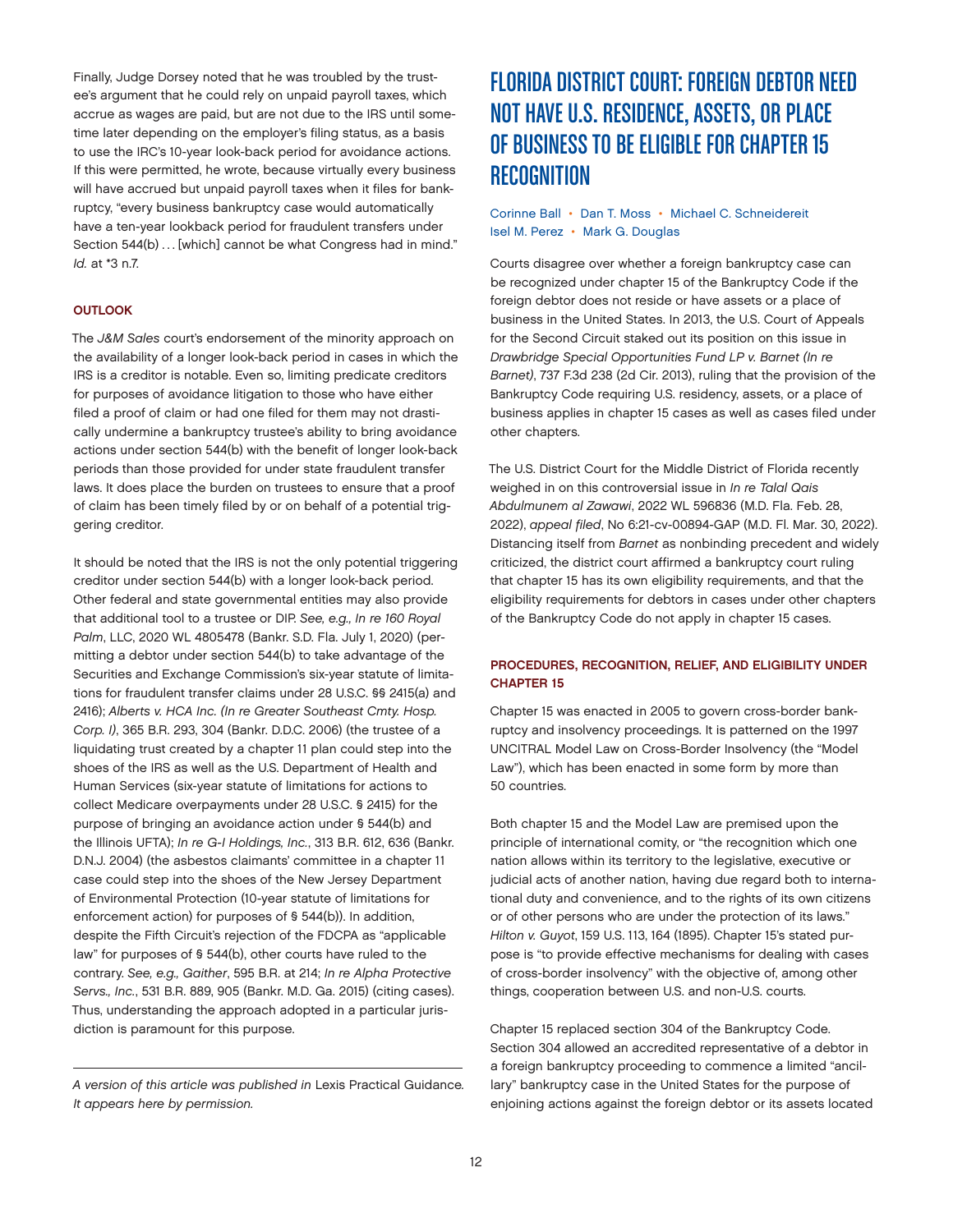in the United States or, in some cases, repatriating such assets or their proceeds abroad for administration in the debtor's foreign bankruptcy.

The policy behind section 304 was to provide any assistance necessary to ensure the economic and expeditious administration of foreign bankruptcy proceedings. In deciding whether to grant injunctive, turnover, or other appropriate relief under former section 304, a U.S. bankruptcy court had to consider "what will best assure an economical and expeditious administration" of the foreign debtor's estate, consistent with a number of factors, including comity. *See* 11 U.S.C. § 304(c) (repealed 2005) (listing factors that are now included in section 1507(b) as a condition to the court's decision to grant "additional assistance, consistent with the principles of comity," under chapter 15 or other U.S. law).

Section 1501(a) of the Bankruptcy Code similarly states that the purpose of chapter 15 is to "incorporate the [Model Law] so as to provide effective mechanisms for dealing with cases of cross-border insolvency with the objectives of," among other things, cooperation between U.S. and foreign courts, greater legal certainty for trade and investment, fair and efficient administration of cross-border cases to protect the interests of all stakeholders, protection and maximization of the value of a debtor's assets, and the rehabilitation of financially troubled businesses.

Section 1508 requires U.S. courts interpreting chapter 15 to "consider its international origin, and the need to promote an application of this chapter that is consistent with the application of similar statutes adopted by foreign jurisdictions."

Under section 1515, the "foreign representative" of a foreign "debtor" may file a petition in a U.S. bankruptcy court seeking "recognition" of a "foreign proceeding."

Section 1502 provides that "for the purposes of [chapter 15]... 'debtor' means an entity that is the subject of a foreign proceeding."

However, section 101 of the Bankruptcy Code also includes a definition of the term "debtor," and section 109 limits the entities that can qualify as a debtor. Section 101(13) provides that "debtor" means "person or municipality concerning which a case under this title has been commenced." Section 109(a) states that, "[n]otwithstanding any other provision of this section, only a person that resides or has a domicile, a place of business, or property in the United States, or a municipality, may be a debtor under this title." Section 103(a) provides that "this chapter"—i.e., chapter 1, including section 109(a)—"appl[ies] in a case under chapter 15."

The basic requirements for recognition under chapter 15 are outlined in section 1517(a), namely: (i) the proceeding must be "a foreign main proceeding or foreign nonmain proceeding" within the meaning of section 1502; (ii) the "foreign representative" applying for recognition must be a "person or body"; and (iii) the petition must satisfy the requirements of section 1515, including

that it be supported by the documentary evidence specified in section 1515(b).

Section 1506 sets forth a public policy exception to any of the relief otherwise authorized in chapter 15, providing that "[n]othing in this chapter prevents the court from refusing to take an action governed by this chapter if the action would be manifestly contrary to the public policy of the United States."

Section 101(24) defines "foreign representative" as "a person or body, including a person or body appointed on an interim basis, authorized in a foreign proceeding to administer the reorganization or the liquidation of the debtor's assets or affairs or to act as a representative of such foreign proceeding."



"Foreign proceeding" is defined in section 101(23) of the Bankruptcy Code as:

[A] collective judicial or administrative proceeding in a foreign country, including an interim proceeding, under a law relating to insolvency or adjustment of debt in which proceeding the assets and affairs of the debtor are subject to control or supervision by a foreign court, for the purpose of reorganization or liquidation.

More than one bankruptcy or insolvency proceeding may be pending with respect to the same foreign debtor in different countries. Chapter 15 therefore contemplates recognition in the United States of both a foreign "main" proceeding—a case pending in the country where the debtor's center of main interests ("COMI") is located (*see* 11 U.S.C. §§ 1502(4) and 1517(b)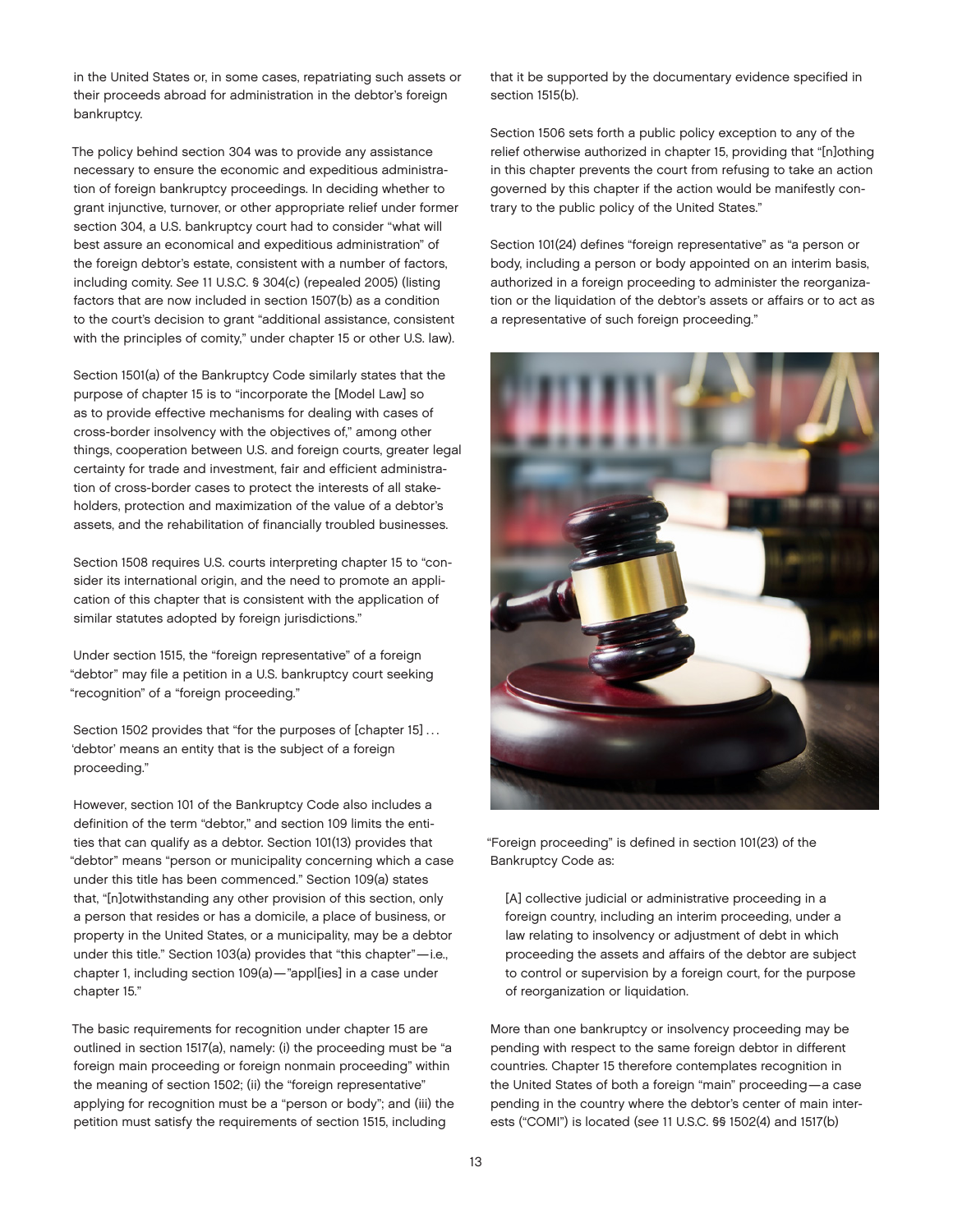(1))—and foreign "nonmain" proceedings, which may be pending in countries where the debtor merely has an "establishment" (*see* 11 U.S.C. §§ 1502(5) and 1517(b)(2)). A debtor's COMI is presumed to be the location of the debtor's registered office, or habitual residence in the case of an individual. *See* 11 U.S.C. § 1516(c). An establishment is defined by section 1502(2) as "any place of operations where the debtor carries out a nontransitory economic activity."

#### DISPUTE OVER ELIGIBILITY FOR CHAPTER 15 RELIEF

Despite the express language of section 103(a), courts disagree over whether a foreign debtor must satisfy both sections 109(a) and 1502 to be eligible for chapter 15 relief.

In *Barnet*, liquidation proceedings were commenced against the debtor, Octaviar Administration Pty Ltd. ("OA"), in Australia in 2009. As part of an investigation into OA's affairs, various Australian affiliates of Drawbridge Special Opportunities Fund LP ("Drawbridge") were sued in Australia. Drawbridge itself refused to consent to the jurisdiction of the Australian courts.

In August 2012, the OA liquidators, as foreign representatives, sought recognition of the Australian liquidation proceeding as a foreign main proceeding under chapter 15 in a New York bankruptcy court. Drawbridge objected on the basis that OA did not meet the requirements to be a debtor under section 109(a) of the Bankruptcy Code.

The bankruptcy court entered an order recognizing OA's Australian liquidation proceeding on September 6, 2012. It overruled Drawbridge's objection, holding that the definition of "debtor" in section 1502(1) determines whether a foreign debtor can be granted relief under chapter 15 and that the debtor need not have a domicile, a place of business, or property in the United States. In response to a joint request by Drawbridge and OA's foreign representatives, the bankruptcy court certified a direct appeal of the recognition order to the Second Circuit, which agreed to review the case.

The Second Circuit ruled that section 109(a) applies in a chapter 15 case on the basis of a "straightforward" interpretation of the statutory provisions.

The Second Circuit rejected the foreign representatives' argument that section 109(a) does not apply because the Australian company in the case was a "debtor" under the Australian Corporations Act (rather than under the Bankruptcy Code) and the foreign representatives (rather than the debtor) were seeking recognition of the foreign proceeding. According to the court:

[T]he presence of a debtor is inextricably intertwined with the very nature of a Chapter 15 proceeding ... [and] [i]t stretches credulity to argue that the ubiquitous references to a debtor in both Chapter 15 and the relevant definitions of Chapter 1 do not refer to a debtor under the title [title 11] that contains both chapters.

*Barnet*, 737 F.3d at 248. In addition to the statutory definitions of "foreign representative," "foreign main proceeding," "debtor," and "foreign proceeding," the court noted, the automatic and discretionary relief provisions that accompany recognition of a foreign main proceeding (*see* sections 1520 and 1521) are similarly "directed towards debtors." *Barnet*, 737 F.3d at 248*.*

The Second Circuit flatly rejected the foreign representatives' argument that a foreign debtor need satisfy only the chapter 15-specific definition of "debtor" in section 1502(1), and not the section 109 requirements. "This argument also fails," the court wrote, "as we cannot see how such a preclusive reading of Section 1502 is reconcilable with the explicit instruction in Section 103(a) to apply Chapter 1 to Chapter 15." *Id.* at 249.

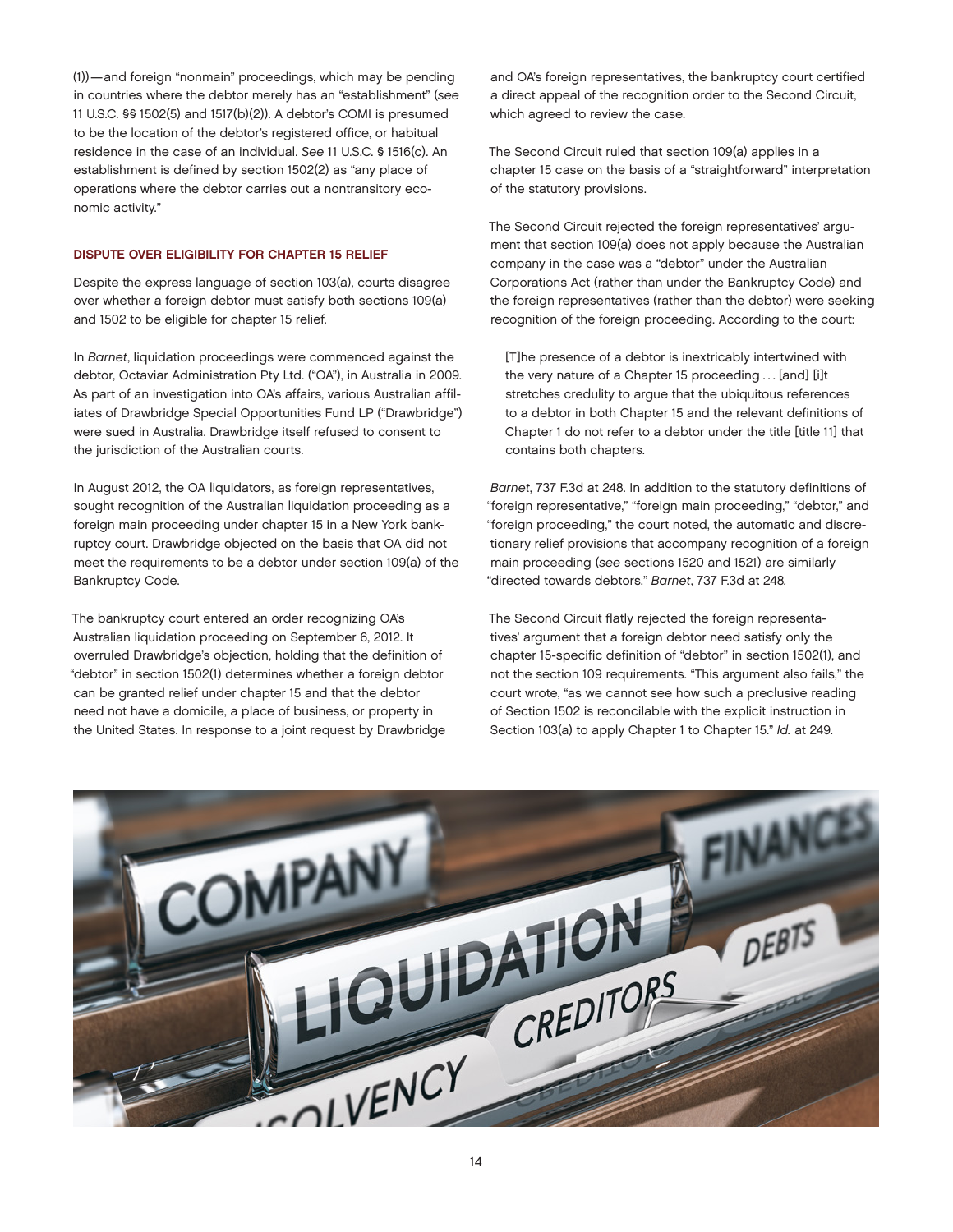According to the Second Circuit, not only a "plain meaning" analysis but also the context and purpose of chapter 15 support the application of section 109(a) to chapter 15. The court explained that Congress amended section 103 to state that chapter 1 applies in cases under chapter 15 at the same time it enacted chapter 15, which strongly supports the conclusion that lawmakers intended section 103(a) to mean what it says—namely, that chapter 1 applies in cases under chapter 15.

The court acknowledged that the strongest support for the foreign representatives' arguments lies in 28 U.S.C. § 1410, which provides a U.S. venue for chapter 15 cases even when "the debtor does not have a place of business or assets in the United States." However, the Second Circuit explained that this venue statute "is purely procedural" and that, "[g]iven the unambiguous nature of the substantive and restrictive language used in Sections 103 and 109 of Chapter 15, to allow the venue statute to control the outcome would be to allow the tail to wag the dog." *Id.* at 250.

Finally, the Second Circuit found that the purpose of chapter 15 would not be undermined by making section 109(a) applicable in chapter 15 cases. As noted above, section 1501(a) of the Bankruptcy Code provides that the purpose of chapter 15 "is to incorporate the Model Law . . . so as to provide effective mechanisms for dealing with cases of cross-border insolvency." Although section 109(a), or its equivalent, is not included in the Model Law, the Second Circuit emphasized, the Model Law allows a country enacting it to "modify or leave out some of its provisions." In any case, the court concluded, the omission of a provision similar to section 109(a) from the Model Law does not suffice to outweigh the express language Congress used in adopting sections 103(a) and 109(a). *Id.* at 251.

The Second Circuit accordingly vacated the recognition order and remanded the case to the bankruptcy court for further proceedings consistent with its ruling.

The Second Circuit did not provide any guidance as to how extensive a foreign debtor's property holdings in the United States must be to qualify for chapter 15 relief. On remand, the bankruptcy court answered that question in *In re Octaviar Administration Pty Ltd.*, 511 B.R. 361 (Bankr. S.D.N.Y. 2014), ruling that, consistent with case law analyzing the scope of section 109 for the purpose of determining who is eligible to commence a case under chapter 11, the requirement of property in the United States should be interpreted broadly. Because the Australian debtor had causes of action governed under U.S. law against parties in the United States and also had an undrawn retainer maintained in the United States, the bankruptcy court held that the requirement for the debtor to have property located in the United States was satisfied.

Other bankruptcy courts within the Second Circuit have similarly concluded that it takes little to satisfy section 109(a) in chapter 15 cases. *See, e.g., In re Olinda Star Ltd.*, 614 B.R. 28 (Bankr. S.D.N.Y. 2020) (small retainer and rights under New York law-governed debt instruments); *In re Serviços de Petróleo Constellation*, 613

B.R. 497 (Bankr. S.D.N.Y. 2019) (rights under New York law-governed debt and retainer); *In re Ascot Fund Ltd.*, 603 B.R. 271 (Bankr. S.D.N.Y. 2019) (retainer, interest in a New York partnership and contract rights); *In re P.T. Bakrie Telecom TBK*, 601 B.R. 707 (Bankr. S.D.N.Y. 2019) (rights under a New York law indenture and New York law-governed notes); *In re B.C.I. Fins. Pty Ltd.*, 583 B.R. 288 (Bankr. S.D.N.Y. 2018) (attorney retainers deposited by foreign debtors in the United States for the sole purpose of satisfying section 109(a) and obtaining discovery adequate).

*Barnet* has received a considerable amount of criticism. For example, a leading commentator noted that the decision:

clearly misconstrues the intent of the statute to focus on eligibility of the foreign proceeding, not of the debtor, never mentions the direction of section 1508 to consider the international origin of chapter 15 and does not follow the suggestion of the legislative history of section 1508 to consult the Guide to Enactment ... [which] makes clear that "the Model Law was formulated to apply to any proceeding that meets the requirements of article 2, subparagraph (a) [definition of foreign proceeding], independently of the nature of the debtor or its particular status under national law."

COLLIER ON BANKRUPTCY ¶ 1517.01 (16th ed. 2021) (citing H.R. Rep. No. 109-31, p. 109 (2005); Guide to Enactment and Interpretation of the Model Law ("Guide to Enactment"), ¶47); *see also* Glosband and Westbrook, "Chapter 15 Recognition in the U.S.: Is a Debtor 'Presence' Required?," 24 Int. Insolv. Rev. 28–56 (2015) (noting that the Second Circuit "confuse[d] the foreign debtor with the foreign insolvency representative" and explaining that section 109(a) does apply in chapter 15 cases, but only in limited circumstances, including: (i) the requirement that a foreign debtor have a presence in the United States when a foreign representative uses its power under section 1511 to file a "full" case under another chapter; and (ii) when a foreign debtor files a bankruptcy case in the United States to enforce a foreign discharge); *In re Avanti Commc'ns Grp. PLC*, 582 B.R. 603, 612 (Bankr. S.D.N.Y. 2018) (describing *Barnet* as a "controversial ruling").

Several bankruptcy courts outside of the Second Circuit have disagreed with *Barnet*. For example, in *In re Bemarmara Consulting A.S.*, No. 13-13037(KG) (Bankr. D. Del. Dec. 17, 2013), the U.S. Bankruptcy Court for the District of Delaware ruled that section 109(a) does not apply in chapter 15 because it is the foreign representative, and not the debtor in the foreign proceeding, who petitions the court. Moreover, the court stated, "there is nothing in [the] definition [of 'debtor'] in Section 1502 which reflects upon a requirement that [a] Debtor have assets." *See* Transcript of Hearing at p. 9, l. 11‒18, *In re Bemarmara Consulting A.S.*, No. 13-13037(KG) (Bankr. D. Del. Dec. 17, 2013) [Document No. 39]. "A Debtor," the court noted, "is an entity that is involved in a foreign proceeding."

The U.S. Bankruptcy Court for the Southern District of Florida similarly refused to apply section 109(a) in a chapter 15 case in *In re MMX Sudeste Mineração S.A.*, No. 17-16113-RAM (Bankr. S.D.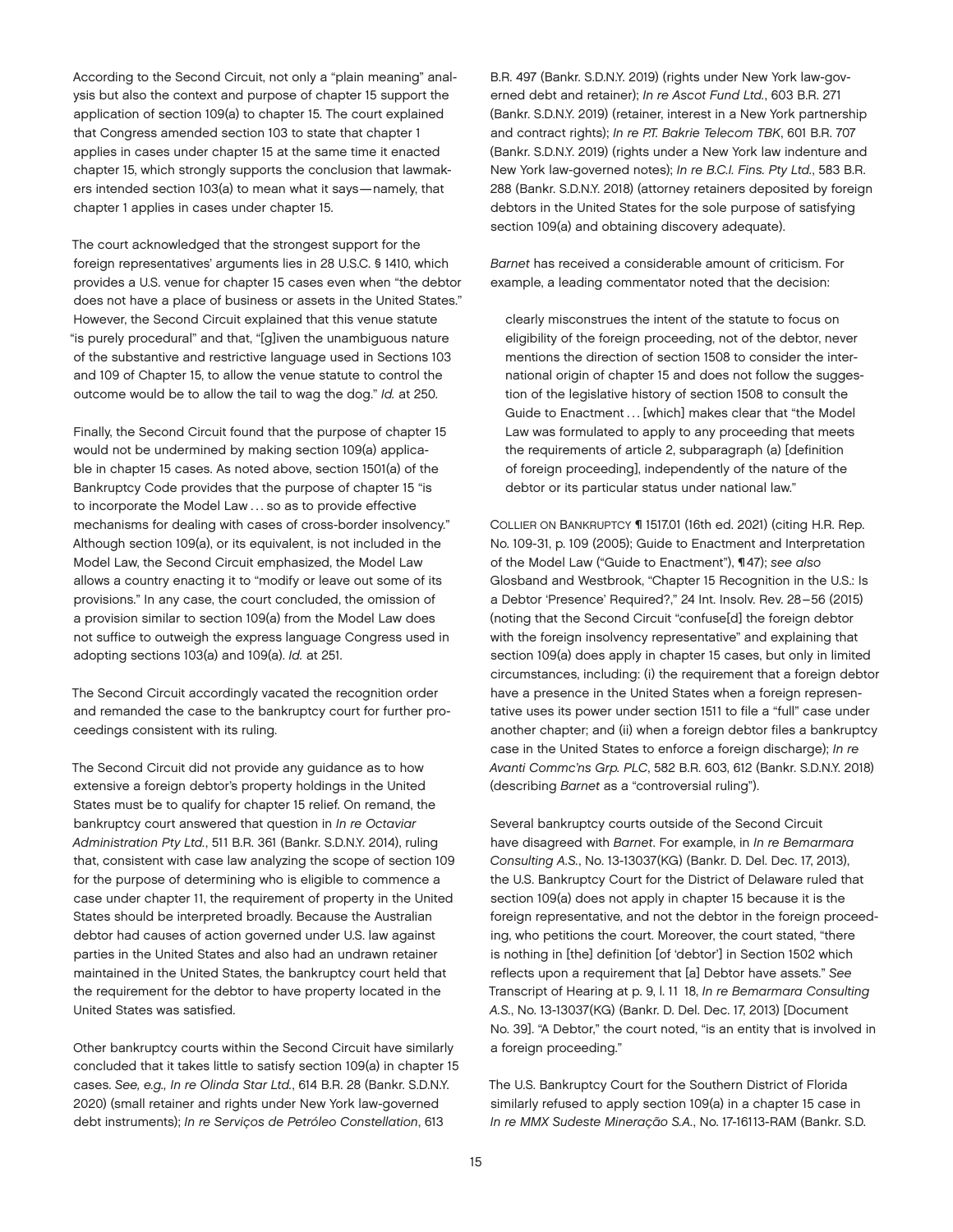Fla. 2017) (Order Granting Recognition, Docket No. 9, June 12, 2017; Transcript of Nov. 1, 2017, Hearing Denying Motion to Dismiss Ch. 15 Case at pp. 5–6, Docket No. 51). An attempted appeal of the recognition order was dismissed for lack of jurisdiction. *See Batista v. Alvarenga Mendes (In re MMX Sudeste Mineração S.A.)*, No. 17-24038-RNS (S.D. Fla. Apr. 20, 2018).

Apparently, only one court outside of the Second Circuit has relied on the *Barnet* ruling in a published opinion in finding that section 109(a) applies in a chapter 15 case. *See In re Forge Grp. Power Pty Ltd.*, 2018 WL 827913, at \*13 (N.D. Cal. Feb. 12, 2018) (vacating a bankruptcy court order denying chapter 15 recognition on the basis of *Barnet*, but noting that "the debtor eligibility requirements of 11 U.S.C. § 109(a) apply in Chapter 15 cases" and "the requirement of 'property in the United States' is satisfied by a security retainer that remains the property of the debtor until the funds are applied by the attorney for services actually rendered").

It should be noted that chapter 15's predecessor—section 304 of the Bankruptcy Code—did not require a foreign debtor to qualify as a "debtor" under section 109(a) as a condition to relief. *See, e.g., Goerg v. Parungao (In re Goerg)*, 844 F.2d 1562 (11th Cir. 1988); *Saleh v. Triton Container Intl., Ltd. (In re Saleh)*, 175 B.R. 422 (Bankr. S.D. Fla. 1994). In *Barnet*, the Second Circuit suggested that the enactment of chapter 15 changed this, but that view that was rejected by the court in *Bemarmara*.

#### *AL ZAWAWI*

Talal Qais Abdulmunem Al Zawawi (the "debtor") was a debtor in a bankruptcy case filed in a UK court in March 2020. He did not reside in the United States, but he had indirect ownership interests in several Florida-based companies that owned residential and office buildings in Florida and was listed as a director of each of the companies. Prior to 2020, the debtor also had a 60% ownership interest in a Florida corporation that owned real estate leased to a chain of restaurants. In February 2020, the debtor sold his ownership interest in the corporation to his brother, the only other shareholder, but continued to be listed as a director.

In March 2021, the UK court-appointed trustees of the debtor's bankruptcy estate filed a petition with the U.S. Bankruptcy Court for the Middle District of Florida seeking recognition of the UK bankruptcy case under chapter 15 as a foreign main proceeding for the purpose of investigating the debtor's affairs, recovering U.S.-based assets, and potentially asserting claims against third parties for the benefit of creditors, including the debtor's former spouse, who held a judgment claim for more than £24 million.

The debtor opposed recognition. He conceded that the foreign representatives met all the requirements for recognition set forth in section 1517 but argued, relying on *Barnet*, that he did not satisfy the definition of "debtor" in section 109(a). The foreign representatives countered that *Barnet* has been discredited and that the court should instead follow the Eleventh Circuit's rationale in *Goerg*, even though it involved an ancillary case filed under repealed section 304 of the Bankruptcy Code. Alternatively, the

foreign representatives argued that, if section 109(a) did apply, the court should grant recognition because the debtor was a director and beneficial owner of the Florida-based companies, and the foreign representatives' U.S. counsel held a retainer provided on the debtor's behalf and had possession of the debtor's wallet.

The bankruptcy court granted the petition for recognition. Section 1517(a), it explained, is "unambiguous," and subject to the public policy exception stated in section 1506, "'chapter 15 recognition must be ordered when a court finds the requisite criteria are met.'" *In re Talas Qais Abdulmunem Al Zawawi*, 634 B.R. 11, 18 (Bankr. S.D. Fla. 2021) (quoting *In re ABC Learning Centres, Ltd.*, 728 F.3d 301, 308 (3d Cir. 2013)).

According to the bankruptcy court, a "debtor" under chapter 15 is not the same as a "debtor" under chapter 1 of the Bankruptcy Code. "If the § 101 definition included the subject of a foreign proceeding," it wrote, "then this special definition [in section 1502(1)] would be unnecessary—§ 1502(1) would be superfluous." *Id.*

The bankruptcy court explained that, although section 103 makes chapter 1 applicable in chapter 15, "it does not graft those provisions into chapter 15—meaning the limited definition would not apply when interpreting § 109." *Id.* at 19. Any other interpretation, it noted, would not give effect to the other provisions of chapter 15 and the purpose of the chapter, which is international uniformity and cooperation in cross-border bankruptcy cases.

The bankruptcy court further explained that several statutory provisions indicate that lawmakers did not intend section 109 to apply in chapter 15 cases, including:

- (i) Section 1528, which provides that "[a]fter recognition of a foreign main proceeding, a case under another chapter of this title may be commenced only if the debtor has assets in the United States" (emphasis added) and would be superfluous if section 109 applied to recognition.
- (ii) 28 U.S.C. § 1410, governing venue of chapter 15 cases, which provides that "if the debtor does not have a place of business or assets in the United States, [venue is proper in the district] in which there is pending against the debtor an action or proceeding in a Federal or State court ... or ... in which venue will be consistent with the interests of justice and the convenience of the parties, having regard to the relief sought by the foreign representative."
- (iii) Section 109, which in subsections (b) through (g) specifies the persons or entities that may be debtors in every chapter of the Bankruptcy Code other than chapter 15, and in subsection (h) requires an individual debtor, absent a court waiver or a specified exception, to obtain credit counseling 180 days to a bankruptcy filing—a requirement that could not be satisfied without a waiver in every case because a foreign bankruptcy case has already been filed by or against a foreign debtor.

*Id.* at 19–20.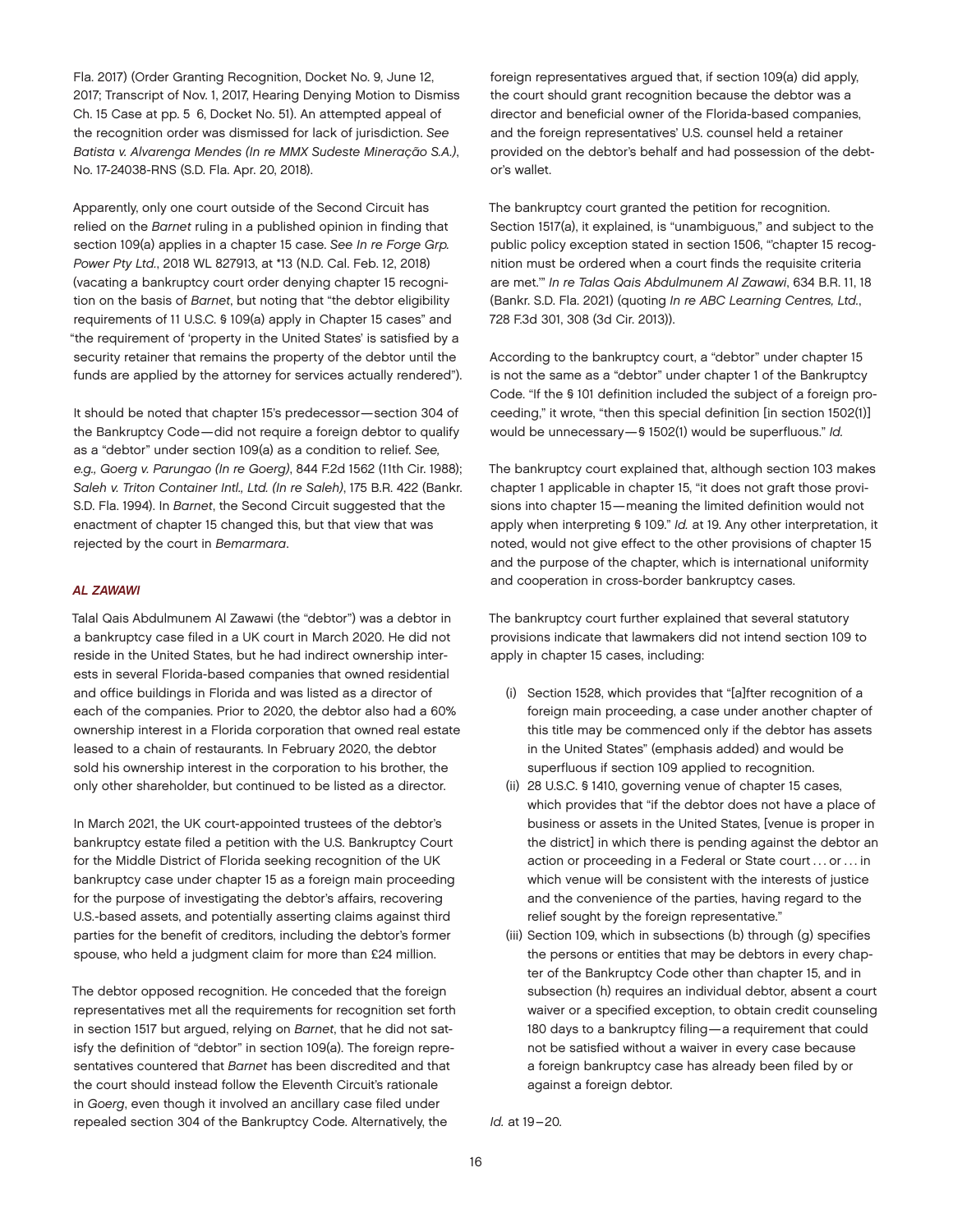Finally, the court noted that *Barnet* is neither controlling precedent nor persuasive. Moreover, it stated that the Eleventh Circuit would likely disagree with the ruling based upon its previous decision in *Goerg*, where the court "examined the purposes behind § 304 and concluded that a foreign debtor does not have to qualify as a 'debtor' under the Bankruptcy Code" because "the focus is on making the United States processes available in aid of foreign proceedings, not actual bankruptcy administration, [and] it would make little sense to require . . . the subject of the foreign proceeding [to] qualify as a 'debtor' under United States bankruptcy law." *Id.* at 20 (quoting *Goerg*, 844 F.2d at 1568). Even though section 304 has been repealed, the court wrote, "chapter 15 has a similar purpose and given this similar issue—whether a foreign debtor must qualify as a debtor under the Bankruptcy Code—this court finds *Goerg* persuasive, and declines to follow [*Barnet*]." *Id.*

Even so, the bankruptcy court found that the debtor satisfied the eligibility requirements of section 109(a) because he had interests in the Florida companies, he was listed as a director of those companies, and the foreign representatives had potential claims against third parties with respect to the debtor's transfer of its interest in one of the companies prior to the commencement of his UK bankruptcy case. The debtor appealed the recognition order to the district court.

#### THE DISTRICT COURT'S RULING

The U.S. District Court for the Middle District of Florida affirmed the bankruptcy court's ruling. The debtor raised two issues on appeal: (i) whether the debtors' foreign representatives were required to show that he qualified as a "debtor" under section 109(a) to obtain chapter 15 recognition; and (ii) to the extent section 109(a) applied, whether he satisfied its requirements.

Senior U.S. District Judge Gregory Presnell ruled that "compliance with Section 109(a) is not a prerequisite to obtaining recognition under Chapter 15," and that the second issue raised on appeal was therefore moot.

Judge Presnell agreed with the bankruptcy court that section 1517(a) sets forth just three conditions for recognition, "none of which involve an assessment of the foreign debtor's contacts with the United States." *Al Zawawi*, 2022 WL 596836, at \*2. He also noted that, although section 101(13) contains a definition of "debtor," chapter 15 "provides its own, alternate definition" of the term, and "[t]hat definition controls and is plainly consistent with the purposes of Chapter 15." *Id.* at \*3 (footnote omitted).

Like the bankruptcy court, Judge Presnell determined that he need not look beyond section 1517 to answer the questions posed in the case before him. Even so, he agreed with the bankruptcy court's analysis that other provisions of the Bankruptcy Code—section 109 itself, as well as section 1528—and the chapter 15 venue provision in 28 U.S.C. § 1410, support the conclusion that chapter 15 recognition is not predicated on

section 109(a). In addition, Judge Presnell concluded that both the legislative history of chapter 15 and the Guide to Enactment of the Model Law on which chapter 15 was patterned indicate that, provided the requirements for recognition set forth in section 1517(a) have been met, "recognition is not tethered to Section 109(a)." *Id.* at \*4.

*Barnet* did not alter Judge Presnell's conclusion. He noted that courts outside of the Second Circuit have rejected the reasoning in *Barnet*, and courts in the Second Circuit obligated to follow it "do not require much to satisfy Section 109(a)." *Id*. at \*5.

Finally, like the bankruptcy court, Judge Presnell concluded that, based on its reasoning in *Goerg*, the Eleventh Circuit would decline to follow *Barnet*. "Limiting recognition to proceedings involving foreign debtors that qualify as 'debtors' under the Bankruptcy Code," Judge Presnell wrote, "is simply inconsistent with the express language and fundamental purpose of Chapter 15." *Id.* at \*6.

#### **OUTLOOK**

The debate continues over chapter 15 eligibility. As applied by many bankruptcy courts, the Second Circuit's approach to the issue in *Barnet* does not act as a serious impediment to chapter 15 recognition in many cases. This is particularly true given that the requisite property in the United States could be as limited as a law firm retainer, potential causes of action against a U.S. entity or person, or possibly recoverable property situated in the United States. Nonetheless, the conflict in the courts and uncertainty regarding the proper interpretation of the statutory framework is unsettling and should be resolved—ideally by Congress. On March 30, 2022, the debtor appealed the district court's ruling in *Al Zawawi* to the Eleventh Circuit, which will now have an opportunity to revisit the issue under the current statute.

*A version of this article was published in* Lexis Practical Guidance*. It appears here by permission.*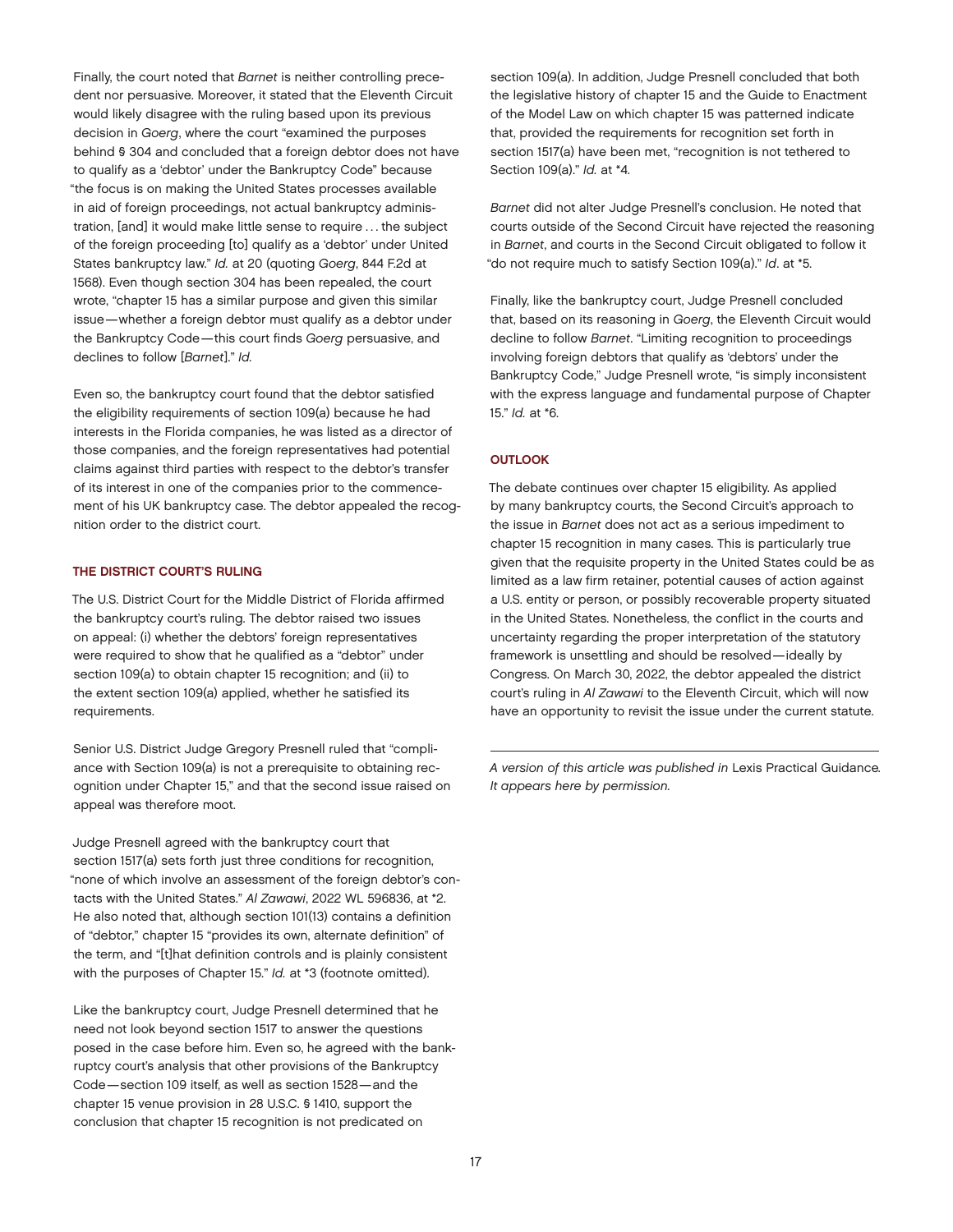# <span id="page-17-0"></span>FIFTH CIRCUIT RULES THAT CHAPTER 11 DEBTORS MAY REJECT FILED-RATE CONTRACTS WITHOUT FERC PERMISSION

[Paul M. Green](https://www.jonesday.com/en/lawyers/g/paul-green?tab=overview) • [Mark G. Douglas](https://www.jonesday.com/en/lawyers/d/mark-douglas?tab=overview)

In *FERC v. Ultra Resources, Inc. (In re Ultra Petroleum Corp.)*, 2022 WL 763836 (5th Cir. Mar. 14, 2022), the U.S. Court of Appeals for the Fifth Circuit issued a long-awaited ruling on an appeal from a bankruptcy court order authorizing chapter 11 debtor Ultra Resources, Inc. ("Ultra") to reject a filed-rate gas transportation contract as part of its chapter 11 plan. The Fifth Circuit held that, under the circumstances and in accordance with Fifth Circuit precedent, the bankruptcy court properly authorized Ultra to reject the contract without obtaining the approval of the Federal Energy Regulatory Commission ("FERC"), that Ultra was not subject to a separate public-law obligation to continue performance under the rejected contract, and that section 1129(a)(6) of the Bankruptcy Code does not require a bankruptcy court to seek FERC approval before confirming a chapter 11 plan providing for rejection of the contract.

Court rulings to date on the jurisdictional turf war between FERC and the bankruptcy courts have been a mixed bag, although two federal circuits courts of appeals now have concluded that a bankruptcy court has the power to authorize the rejection of a filed-rate contract. Here, we offer a brief discussion of the most notable court decisions addressing this issue to date.

#### BANKRUPTCY JURISDICTION AND REJECTION OF EXECUTORY CONTRACTS

By statute, U.S. district courts are given "original and exclusive" jurisdiction over every bankruptcy "case." 28 U.S.C. § 1334(a). In addition, they are conferred with nonexclusive jurisdiction over all "civil proceedings arising under" the Bankruptcy Code as well as civil proceedings "arising in or related to cases under" the Bankruptcy Code. 28 U.S.C. § 1334(b). Finally, district courts are granted exclusive jurisdiction over all property of a debtor's bankruptcy estate, including, as relevant here, contracts, leases, and other agreements that are still in force when a debtor files for bankruptcy protection. 28 U.S.C. § 1334(e). That jurisdiction



typically devolves automatically upon the bankruptcy courts, each of which is a unit of a district court, by standing court order. 28 U.S.C. § 157(a).

A bankruptcy court's exclusive jurisdiction over "executory" contracts or unexpired leases empowers it to authorize a bankruptcy trustee or chapter 11 debtor-in-possession ("DIP") to either "assume" (reaffirm) or "reject" (breach) almost any executory contract or unexpired lease during the course of a bankruptcy case in accordance with the provisions of section 365 of the Bankruptcy Code. Assumption generally allows the debtor, after curing outstanding defaults, to continue performing under the agreement or to assign the agreement to a third party for consideration as a means of generating value for the bankruptcy estate. Rejection frees the debtor from rendering performance under unfavorable contracts. Rejection constitutes a breach of the contract, and the resulting claim for damages is deemed to be a prepetition claim against the estate on a par with other general unsecured claims.

Accordingly, the power granted to debtors by Congress under section 365 is viewed as vital to the reorganization process. Rejection of a contract "can release the debtor's estate from burdensome obligations that can impede a successful reorganization." *N.L.R.B. v. Bildisco & Bildisco*, 465 U.S. 513, 528 (1984) (holding that rejection is allowed for "all executory contracts except those expressly exempted"). Typically, bankruptcy courts authorize the proposed assumption or rejection of a contract or lease if it is demonstrated that the proposed course of action represents an exercise of sound business judgment. This is a highly deferential standard akin in many respects to the business judgment rule applied to corporate fiduciaries.

#### THE FEDERAL POWER ACT, THE FILED-RATE DOCTRINE, THE NATURAL GAS ACT, AND THE MOBILE-SIERRA DOCTRINE

Public and privately operated utilities providing interstate utility service within the United States are regulated by the Federal Power Act, 16 U.S.C. §§ 791a *et seq.* ("FPA"), under FERC's supervision. Although contract rates for electricity are privately negotiated, those rates must be filed with FERC and certified as "just and reasonable" in order to be lawful. 16 U.S.C. § 824d(a). FERC has the "exclusive authority" to determine the reasonableness of the rates. *See In re Calpine Corp.*, 337 B.R. 27, 32 (S.D.N.Y. 2006). The FPA authorizes FERC, after a hearing, to alter filed rates if it determines that they are unjust or unreasonable. 16 U.S.C. § 824e.

On the basis of this statutory mandate, courts have developed the "filed-rate doctrine," which provides that "a utility's right to a reasonable rate under the FPA is the right to the rate which the FERC files or fixes and, except for review of FERC orders, a court cannot provide a right to a different rate." *Calpine*, 337 B.R. at 32. Moreover, the doctrine prohibits any collateral attack in the courts on the reasonableness of rates—the sole forum for such a challenge is FERC. *Id.* Applying the doctrine, some courts have concluded that, once filed with FERC, a wholesale power contract is tantamount to a federal regulation, and the duty to perform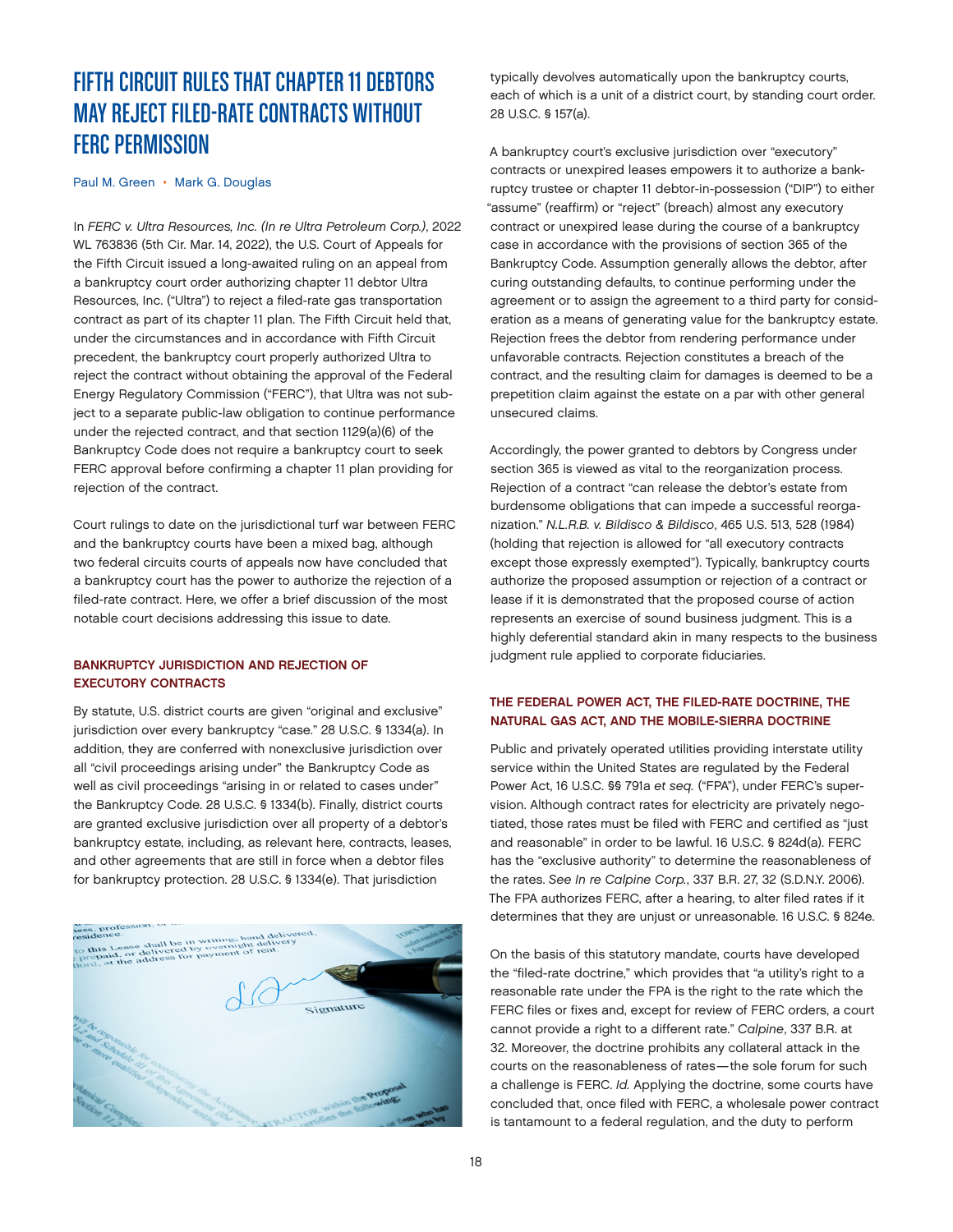under the contract comes not only from the agreement itself but also from FERC. *Id.* at 33 (citing *Pa. Water & Power Comm'n v. Fed. Power Comm'n*, 343 U.S. 414 (1952); *Cal. ex rel. Lockyer v. Dynergy Inc.*, 375 F.3d 831 (9th Cir. 2004)).

The National Gas Act, 15 U.S.C. §§ 717 *et seq.* ("NGA"), regulates interstate sales of natural gas for resale in much the same way the FPA regulates interstate sales of power. The language in the NGA regarding the requirement to file rates and FERC's power to fix unjust and unreasonable rates is nearly identical to the language in the FPA. *Compare* 16 U.S.C. § 824(e) (FPA) *with* 15 U.S.C. § 717c (NGA).

In a series of cases (*see United Gas Pipe Line Co. v. Mobile Gas Serv. Corp.*, 350 U.S. 332 (1956); *Fed. Power Comm'n v. Sierra Pac. Power Co.*, 350 U.S. 348 (1956)), the U.S. Supreme Court articulated what is referred to as the "Mobile-Sierra doctrine." Under this doctrine, FERC must presume that a rate set by a freely negotiated wholesale-energy contract meets the "just and reasonable" requirement of the NGA and the FPA. That presumption may be overcome only if FERC concludes that the contract seriously harms the public interest. *See NRG Power Mktg., LLC v. Maine Pub. Utilities Comm'n*, 558 U.S. 165 (2010).

If a regulated utility files for bankruptcy, FERC's exclusive discretion in this realm could be interpreted to conflict with the bankruptcy court's exclusive jurisdiction to authorize the rejection of an electricity supply or natural gas agreement. FERC has taken the position that it shares jurisdiction with the bankruptcy courts to determine whether contracts subject to FERC regulation under the FPA can be rejected in bankruptcy. *See NextEra Energy, Inc. v. Pac. Gas & Elec. Co.*, 166 FERC ¶ 61,049 (2019); *Exelon Corp. v. Pac. Gas & Elec. Co.*, 166 FERC ¶ 61,053 (2019), *on reh'g*, 167 FERC ¶ 61,096 (2019). In addition, in *ETC Tiger Pipeline, LLC*, 171 FERC ¶ 61,248 (2020), *reh'g denied*, 172 FERC ¶ 61,155 (2020), FERC determined that a party to a natural gas transportation agreement regulated under the NGA must obtain FERC's approval as well as the approval of the bankruptcy court prior to modifying the filed rate and rejecting the agreement in bankruptcy.

The apparent conflict between the Bankruptcy Code, on the one hand, and the NGA and the FPA, on the other, has been addressed to date by only a handful of courts, including two federal courts of appeals—one of them twice.

#### NOTABLE COURT DECISIONS

*In re Mirant Corp.,* 378 F.3d 511 (5th Cir. 2004). In *Mirant*, the U.S. Court of Appeals for the Fifth Circuit ruled that the FPA does not prevent a bankruptcy court from ruling on a motion to reject a FERC-regulated rate-setting agreement as long as the proposed rejection does not represent a challenge to the agreement's filed rate.

The Fifth Circuit noted that, although the Bankruptcy Code places numerous limitations on a debtor's right to reject contracts, "including exceptions prohibiting rejection of certain obligations

imposed by regulatory authorities," there is no exception that prohibits a debtor's rejection of wholesale electricity contracts that are subject to FERC's jurisdiction. Concluding that "Congress intended § 365(a) to apply to contracts subject to FERC regulation," the Fifth Circuit held that the bankruptcy court's power to authorize rejection of the agreement did not conflict with the authority conferred upon FERC to regulate rates for the interstate sale of electricity.

The Fifth Circuit, however, imposed a higher standard for rejection of such agreements. It concluded that, in determining whether a debtor should be permitted to reject a wholesale power contract, "the business-judgment standard would be inappropriate ... because it would not account for the public interest inherent on the transmission and sale of electricity." Instead, a "more rigorous standard" might be appropriate, including consideration of not only whether the contract burdens the estate, but also whether the equities balance in favor of rejection, rejection would promote a successful reorganization, and rejection would serve the public interest. Such a balancing exercise, the Fifth Circuit noted, could be undertaken with FERC's input.

Finally, the Fifth Circuit held that the bankruptcy court exceeded its authority under section 105(a) of the Bankruptcy Code by prohibiting FERC from taking *any* action against the debtor instead of limiting the scope of its injunction to FERC's attempts to compel the debtor to perform under the particular contract that the court authorized the debtor to reject.

*In re Calpine Corp.,* 337 B.R. 27 (S.D.N.Y. 2006). In *Calpine*, the U.S. District Court for the Southern District of New York (having withdrawn the reference to the bankruptcy court) denied a chapter 11 debtor's motion to reject certain FPA-governed power agreements because the court concluded that FERC had exclusive jurisdiction over the modification or termination of such agreements.

According to the court, the requirement that FERC approval be obtained for any alteration of the "rates, terms, conditions, or duration" of a power agreement is not eliminated merely because the power provider files for bankruptcy. The district court found "little evidence" in the Bankruptcy Code of congressional intent to limit FERC's regulatory authority, remarking that "[a]bsent overriding language, the Bankruptcy Code should not be read to interfere with FERC jurisdiction."

#### *In re Boston Generating, LLC,* 2010 WL 4616243 (S.D.N.Y. Nov.

12, 2010). In *Boston Generating*, the U.S. District Court for the Southern District of New York (having withdrawn the reference to the bankruptcy court) ruled that, in order to reject an NGAgoverned contract for the transportation of natural gas to one of the chapter 11 debtors' power plants, the debtors "must also obtain a ruling from FERC that abrogation of the contract does not contravene the public interest." "If either the bankruptcy court or FERC does not approve the Debtors' rejection of the [gas transportation agreement]," the court wrote, "the Debtors may not reject the contract."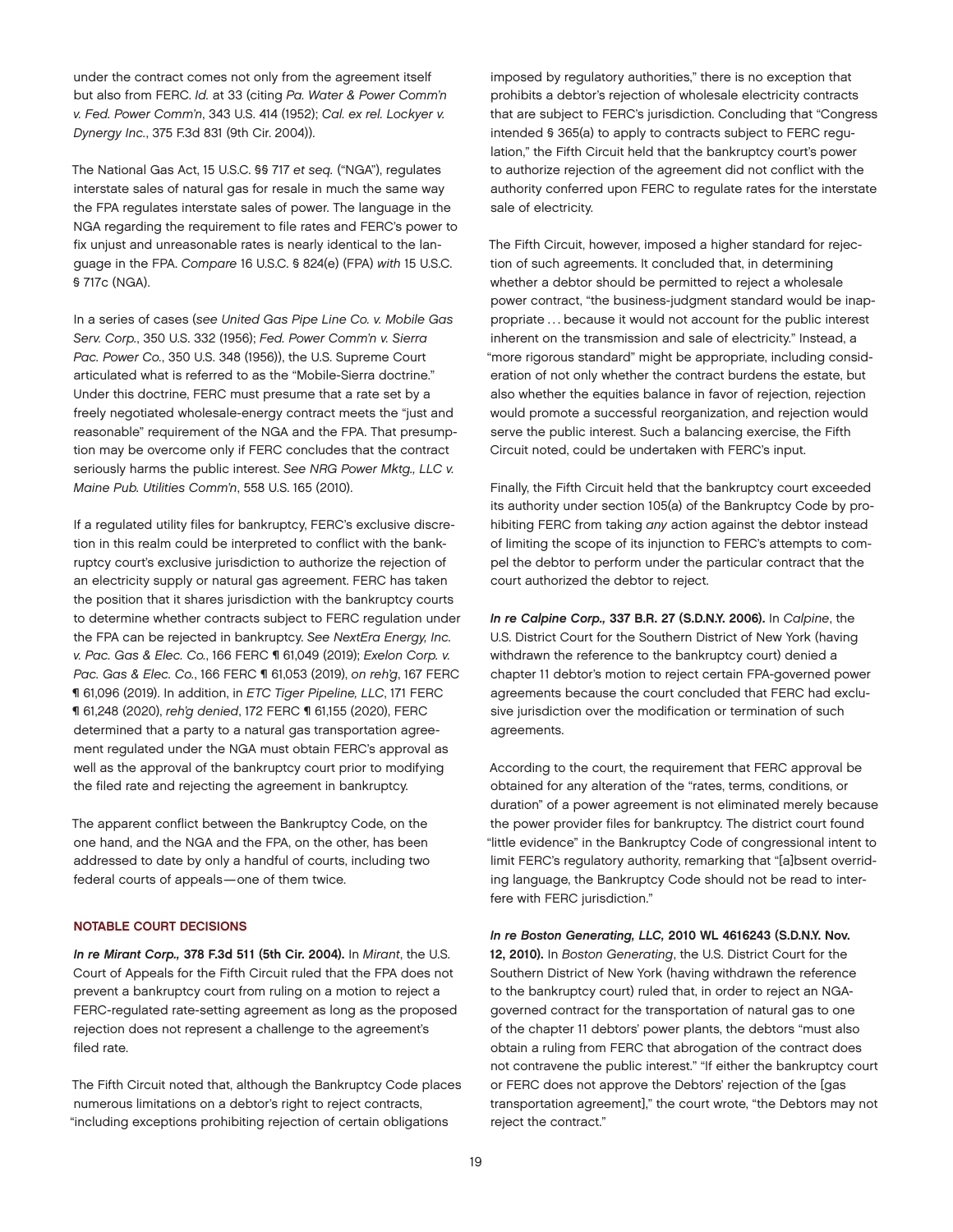*PG&E Corp. v. FERC (In re PG&E Corp.),* 603 B.R. 471 (Bankr. N.D. Cal. June 7, 2019)*, amended and direct appeal certified,* 2019 WL 2477433 (Bankr. N.D. Cal. June 12, 2019), *vacated*, 829 Fed. App'x 751 (9th Cir. 2020). In *PG&E*, the U.S. Bankruptcy Court for the Northern District of California ruled that the lack of any exception for FERC in section 365 of the Bankruptcy Code "simply means that FERC has no jurisdiction over the rejection of contracts."

The bankruptcy court concluded that FERC exceeded its authority by declaring that it shares jurisdiction with the bankruptcy court over the question of whether PG&E Corp. and its Pacific Gas & Electric Co. utility subsidiary (collectively, the "PG&E debtors") could reject FPA-governed power purchase agreements. The court rejected FERC's argument that, because wholesale power contracts are not "simple run-of-the-mill contracts," but implicate the public interest in the orderly production of electricity at just and reasonable rates, the modification or abrogation of such contracts by means of rejection should not be subject to a bankruptcy court's exclusive jurisdiction.

According to the court, this argument "is completely contrary to the congressionally created authority of the bankruptcy court to approve rejection of nearly every kind of executory contract," including "run-of-the-mill types" as well as power purchase agreements and other contracts that implicate the public's interest, with certain exceptions not relevant in this case (e.g., sections 365(h) (certain leasehold interests), 365(i) (timeshare interests), 365(n) (intellectual property licenses), 365(o) (commitments to federal depository institutions), and 1113 (collective bargaining agreements). Those provisions, the court reasoned, demonstrate that Congress knows "how to craft special rules for special circumstances." The court added that lawmakers also knew how to condition confirmation of a chapter 11 plan on the approval by a governmental regulatory commission of any proposed rate change, but they failed to condition rejection of a contract on FERC's approval. *See* 11 U.S.C. § 1129(a)(6).

The bankruptcy court certified a direct appeal of its ruling to the U.S. Court of Appeals for the Ninth Circuit. However, after the bankruptcy court confirmed PG&E's chapter 11 plan on June 20, 2020, the Ninth Circuit vacated the appeal as moot.

*FERC v. FirstEnergy Solutions Corp. (In re FirstEnergy Solutions Corp.),* 945 F.3d 431 (6th Cir. 2019), *reh'g denied*, No. 18-3787 (6th Cir. Mar. 13, 2020). In *FirstEnergy*, a divided panel of the U.S. Court of Appeals for the Sixth Circuit ruled that the bankruptcy court had jurisdiction to decide whether a chapter 11 debtor could reject its FPA-regulated electricity-purchase contracts because, even though filed-rate contracts may have the force of regulation or statute outside of bankruptcy, they are ordinary contracts susceptible to rejection in bankruptcy. The Sixth Circuit also held that, although the bankruptcy court had "concurrent" jurisdiction with FERC to decide whether a debtor could reject the power contracts, the bankruptcy court exceeded its jurisdiction by enjoining FERC from requiring the debtors to continue performing under the contracts or from taking any other actions in connection with them.

In addition, the Sixth Circuit determined that the bankruptcy court incorrectly applied the "business-judgment" standard to the debtors' request to reject the contracts. Instead, the court wrote, "the bankruptcy court must consider the public interest and ensure that the equities balance in favor of rejecting the contract, and it must invite FERC to participate and provide an opinion in accordance with the ordinary FPA approach . . . within a reasonable time." *FirstEnergy*, 945 F.3d at 944. One judge on the panel dissented in part, stating that the majority's holding "conflicts with Congress's decision to deny federal-court jurisdiction over the abrogation or modification of a filed rate." *Id.* at 945.

#### *ULTRA PETROLEUM*

The Fifth Circuit revisited a bankruptcy court's power to authorize the rejection of filed-rate contracts in *Ultra Petroleum*.

Ultra filed for chapter 11 protection for the second time in four years on May 14, 2020, in the Southern District of Texas. It immediately sought court authority to reject an NGA-governed natural gas transportation agreement with Rockies Express Pipeline LLC ("REX"), which transports natural gas through a natural gas pipeline stretching from eastern Ohio to southwestern Wyoming.

REX objected to the motion, arguing that the public interest would be harmed by rejection and that the motion could not be considered until FERC was permitted to "meaningfully participate" on whether rejection would harm the public interest. Otherwise, REX contended, any order approving the rejection motion would contravene the Fifth Circuit's *Mirant* decision and the "primary jurisdiction doctrine," which applies when a claim is originally cognizable in the courts but involves issues that fall within the special competence of an administrative agency. According to REX:

A rejection standard that does not take into account the importance of stable FERC-regulated agreements, which the U.S. Supreme Court has held to be in the public interest, and the harmful [e]ffect that free-rider activity would have on [Rockies] and the interstate pipeline system as a whole, would create a dangerous discontinuity between the Bankruptcy Code and the NGA, and would be inconsistent with *Mirant*.

The bankruptcy court denied REX's request to defer consideration of the rejection motion until FERC could weigh in on the question in a formal proceeding. However, the court invited FERC to participate in the bankruptcy case and make its views known. FERC declined to do so outside the context of a FERC proceeding.

On August 6, 2020, the bankruptcy court granted Ultra's motion to reject the REX gas transportation agreement. *See In re Ultra Petroleum Corp.*, 621 B.R. 188 (Bankr. S.D. Tex. 2020), *aff'd*, 2022 WL 763838 (5th Cir. Mar. 14, 2022). Addressing the standard for rejection, the court noted that *Mirant* is binding authority in the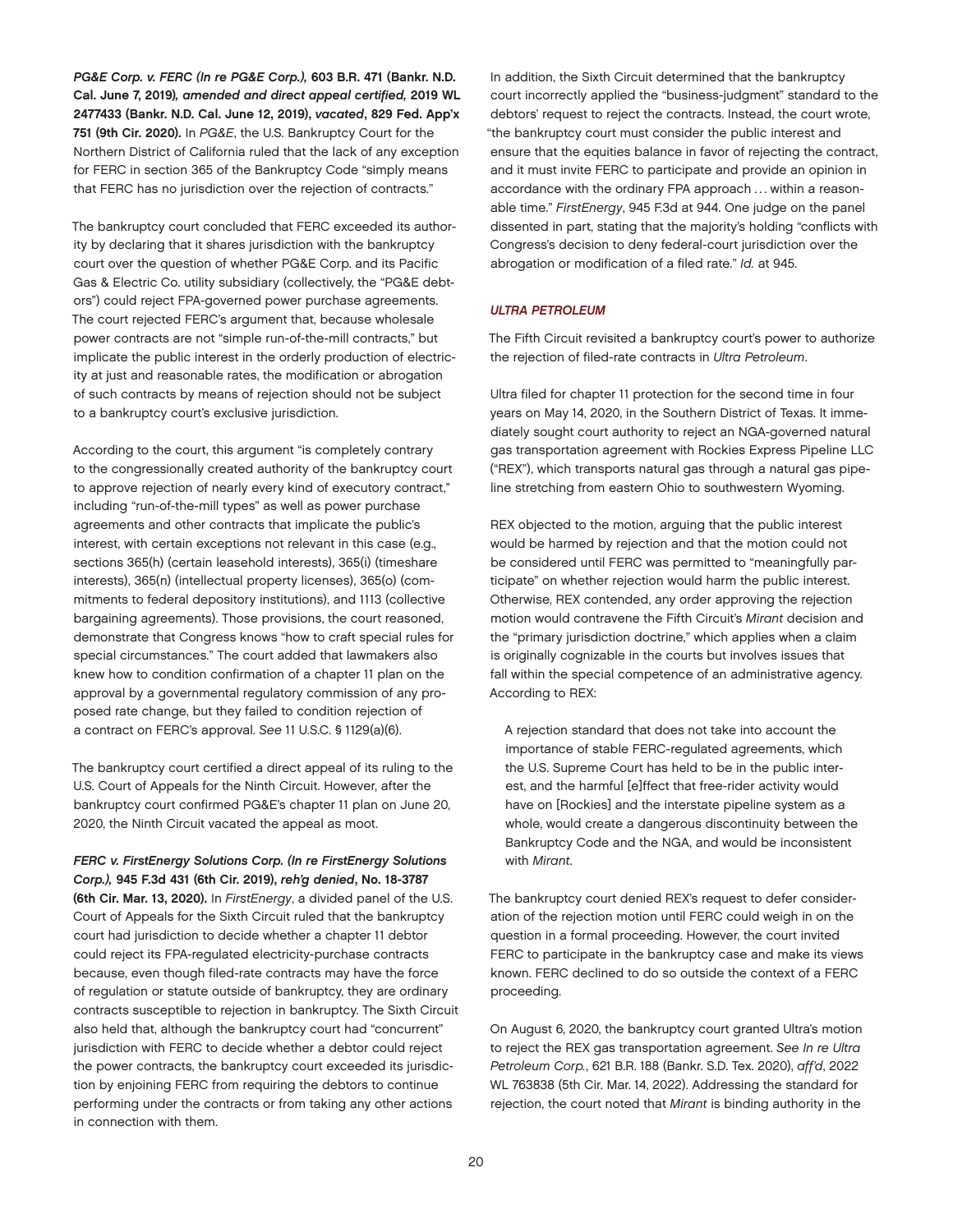Southern District of Texas. As a consequence, a bankruptcy court must engage in a fact-intensive analysis of whether the rejection of a transportation agreement would lead to direct harm to the public interest through an "interruption of supply to consumers" or a "readily identifiable threat to health and welfare." According to the court, the evidence submitted by REX had "little to do with the contract at issue," and any identified harm was grounded in market-chilling effects that would stem from a "general ability to reject" FERC-regulated contracts.

Although the general business-judgment standard applicable to contract rejection may be elevated in certain circumstances, the court explained, imposing what would amount to a general bar to rejection (e.g., by requiring that a debtor's reorganization would fail absent rejection) would be a statutory-type exception that only Congress could create (as it has done with respect to certain other kinds of contracts).

The court found that the record overwhelmingly supported rejection. The evidence showed that there would be no interruption to the supply of gas to consumers, there would be no negative macroeconomic consequences, and Ultra would "marginal[ly]" benefit by rejecting the transportation agreement.

The court wrote that "[t]he Court is not authorized to graft a wholesale exception to § 365(a) of the Bankruptcy Code . . . preventing rejection of FERC approved contracts." It further noted that "[p]ublic policy may, in certain circumstances, be considered when determining whether to authorize the rejection of a FERC approved pipeline contract." According to the court, whether the rejection of an executory FERC contract is "good or bad public policy" must be decided by Congress and not by the court or FERC.

Finally, the court ruled that the rejection of the contract did not violate section 1129(a)(6) of the Bankruptcy Code, which provides that a plan cannot be confirmed unless "[a]ny governmental regulatory commission with jurisdiction ... over the rates of the debtor has approved any rate change provided for in the plan, or such rate change is expressly conditioned on such approval," because "FERC's rate setting authority will remain intact following rejection and potential confirmation of the plan."

On August 21, 2020, shortly after the rejection approval, the bankruptcy court confirmed a chapter 11 plan for Ultra. FERC appealed the confirmation order to the extent it provided that the bankruptcy court retained "exclusive jurisdiction" over orders authorizing Ultra's rejection of FERC-regulated contracts.

#### THE FIFTH CIRCUIT'S RULING

A three-judge panel of the Fifth Circuit affirmed the confirmation order.

Writing for the panel, U.S. Circuit Judge Carolyn Dineen King noted that "[i]n light of *Mirant*, what FERC casts as a pitched battle is actually a settled truce." *Ultra Petroleum*, 2022 WL 763838,

at \*4. She explained that *Mirant*, which is binding precedent, "balances the interests of the bankruptcy courts (which are ultimately in charge of the rejection decision) and FERC (by requiring that rejection of a filed-rate contract is considered under a higher standard that considers the public interest and by allowing FERC to participate in the bankruptcy proceedings)." *Id.*

Judge King emphasized that FERC was not arguing that *Mirant* allows a bankruptcy court to approve the rejection of a filed-rate contract. Instead, she explained, FERC claimed that any statements in *Mirant* concerning the consequences of rejection—including the statement that FERC could not enforce post-rejection performance and payment—were nonbinding dicta.

Judge King rejected this argument, stating that the language in *Mirant* regarding the effects of rejection "was necessary to our holding in *Mirant*." *Id.* According to Judge King, "The consequences of rejection of a filed-rate contract are central to the decision to allow rejection of said contracts, and the governing rules of law related to those consequences required explication; that discussion was not dicta." *Id.* at \*5. Otherwise, she wrote, after authorizing rejection, the bankruptcy court "would have been left adrift when considering how to enforce rejection."

Moreover, Judge King explained, the court's determination in *Mirant* that rejection has only "'an indirect effect upon the filed rate'" and "'is not a collateral attack upon [the filed rate]'" was "a necessary prerequisite" to its ruling that a debtor can reject a filed-rate contract in bankruptcy. *Id.* (quoting *Mirant*, 378 F.3d at 519-20, 522).

Noting that the Sixth Circuit came to the same conclusion in *FirstEnergy*, Judge King ruled that the bankruptcy court properly authorized rejection of the contract with REX under the *Mirant* standard, based on the bankruptcy court's findings that: (i) rejection did not collaterally attack the rate filed with FERC because that rate was used to calculate the damage award after rejection and Ultra did not seek to reject the contract because the rate was excessive, but because it did not need the capacity; and (ii) the bankruptcy court did not apply the normal business judgment standard in deciding whether to authorize rejection, but the higher standard ("*Mirant* Scrutiny") that involves consideration of the public interest. *Id.* at \*6-7.

Judge King rejected FERC's argument that it must be permitted to comment on the public-interest ramifications of a proposed rejection in a formal proceeding before rejection can be authorized. *Mirant*, she noted, does not "include such a requirement," and the bankruptcy court, which was obligated to weigh the public interest in deciding whether to authorize rejection of a filed-rate contract, specifically sought FERC's input on the impact of rejection.

Finally, Judge King rejected FERC's argument that the bankruptcy court erred because rejection of the REX contract amounted to a rate change and the inclusion of a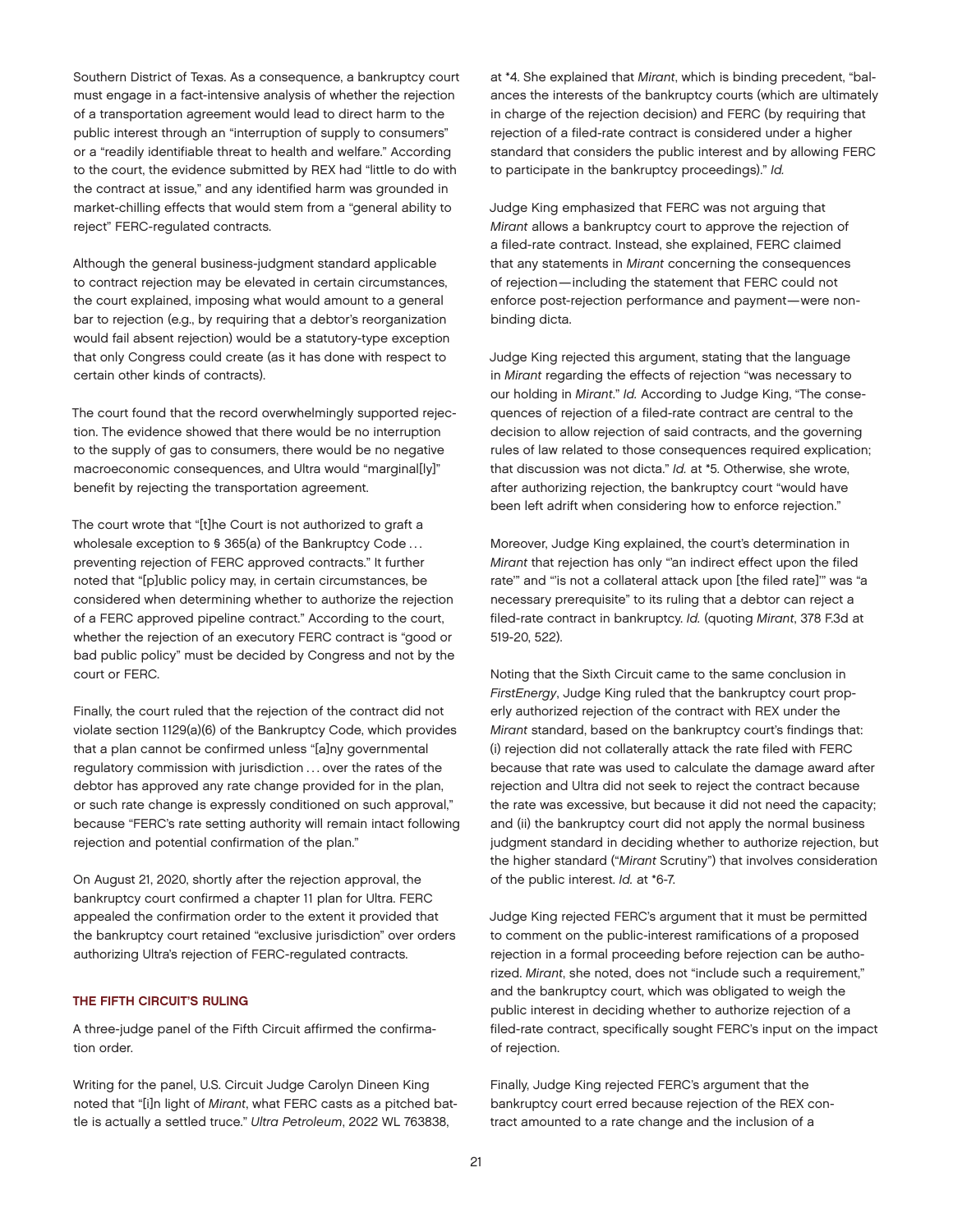<span id="page-21-0"></span>provision in Ultra's chapter 11 plan authorizing rejection violated section 1129(a)(6) of the Bankruptcy Code. According to Judge King, "[s]ince the bankruptcy court did not change the actual rate and used it to calculate the damages claim that would result from rejection of the contract, the confirmation of the plan did not violate [section 1129(a)(6)]." *Id.* at \*8.

#### **OUTLOOK**

In *Ultra Petroleum*, the Fifth Circuit reaffirmed the vitality of its ruling in *Mirant* regarding the power of a bankruptcy court to authorize under certain circumstances the rejection of an executory filed-rate contract. The Fifth and Sixth Circuits are aligned on this issue, although they disagree over whether it creates a jurisdictional conflict. The Fifth and Sixth Circuits also agree that, to assist the bankruptcy court in assessing the public interest, FERC should play some role in determining whether such contracts should be rejected. We can only speculate as to whether the Ninth Circuit would also have endorsed this view or taken a different approach in *PG&E* had it not vacated the appeal as being moot.

*A version of this article was published in* Lexis Practical Guidance*. It appears here by permission.*

# **NEWSWORTHY**

*[Corinne Ball](https://www.jonesday.com/en/lawyers/b/corinne-ball?tab=overview) (New York)*, *[Bruce Bennett](https://www.jonesday.com/en/lawyers/b/bruce-bennett?tab=overview) (Los Angeles and New York)*, *[Carl E. Black](https://www.jonesday.com/en/lawyers/b/carl-black?tab=overview) (Cleveland)*, *[Jeffrey B. Ellman](https://www.jonesday.com/en/lawyers/e/jeffrey-ellman?tab=overview) (Atlanta)*, *[Brad B. Erens](https://www.jonesday.com/en/lawyers/e/brad-erens?tab=overview) (Chicago)*, *[Gregory M. Gordon](https://www.jonesday.com/en/lawyers/g/gregory-gordon?tab=overview) (Dallas)*, *[Heather](https://www.jonesday.com/en/lawyers/l/heather-lennox?tab=overview)  [Lennox](https://www.jonesday.com/en/lawyers/l/heather-lennox?tab=overview) (Cleveland and New York)*, *[Joshua M. Mester](https://www.jonesday.com/en/lawyers/m/joshua-mester?tab=overview) (Los Angeles)*, *[Charles M. Oellermann](https://www.jonesday.com/en/lawyers/o/charles-oellermann?tab=overview) (Columbus)*, and *[Kevyn D. Orr](https://www.jonesday.com/en/lawyers/o/kevyn-orr?tab=overview) (Washington)* were among the 2022 *Lawdragon 500 Leading U.S. Bankruptcy & Restructuring Lawyers*.

*[Bruce Bennett](https://www.jonesday.com/en/lawyers/b/bruce-bennett?tab=overview) (Los Angeles and New York)*, *[Heather Lennox](https://www.jonesday.com/en/lawyers/l/heather-lennox?tab=overview) (Cleveland and New York)*, *[Corinne Ball](https://www.jonesday.com/en/lawyers/b/corinne-ball?tab=overview) (New York)*, and *[Ben Larkin](https://www.jonesday.com/en/lawyers/l/ben-larkin?tab=overview) (London)* were ranked in the practice areas of Bankruptcy /Restructuring or Restructuring/Insolvency in *Chambers Global* 2022.

*[Roger Dobson](https://www.jonesday.com/en/lawyers/d/roger-dobson?tab=overview) (Sydney)* was ranked in the practice area of Restructuring/Insolvency in the 2022 edition of *Chambers Asia Pacific*.

On April 29, 2022, *[Gregory M. Gordon](https://www.jonesday.com/en/lawyers/g/gregory-gordon?tab=overview) (Dallas)* was on a panel discussing the "Texas Two-Step of Tort Liability (J&J)" at the 2022 Annual Spring Meeting of the American Bankruptcy Institute in Washington, D.C.

*[Oliver S. Zeltner](https://www.jonesday.com/en/lawyers/z/oliver-zeltner?tab=overview) (Cleveland)* guest lectured at Harvard Business School in a class on the Chapter 9 Bankruptcy Case of the City of Detroit on April 8, 2022.

On April 27, 2022, *[Kevyn Orr](https://www.jonesday.com/en/lawyers/o/kevyn-orr?tab=overview) (Washington)* spoke on a panel after the public premiere of the award-winning documentary "Gradually, Then Suddenly: The Bankruptcy of Detroit." The film opened the Freep Film Festival and was shown to a sold-out audience at the Detroit Institute of Arts. The documentary won the 2021 Library of Congress Lavine/Ken Burns Prize for film.

*[Fabienne Beuzit](https://www.jonesday.com/en/lawyers/b/fabienne-beuzit?tab=overview) (Paris)* was designated a "Next Generation Partner" in the practice area of Insolvency in the 2022 edition of *The Legal 500 EMEA*.

*[Olaf Benning](https://www.jonesday.com/en/lawyers/b/olaf-benning?tab=overview) (Frankfurt)* attended the Handelsblatt Annual Conference on Restructuring, which was held from May 11 to May 13, 2022, in Frankfurt, Germany.

On May 23, 2022*[, Carl E. Black](https://www.jonesday.com/en/lawyers/b/carl-black?tab=overview) (Cleveland)* and *[T. Daniel](https://www.jonesday.com/en/lawyers/r/t-daniel-reynolds?tab=overview)  [Reynolds](https://www.jonesday.com/en/lawyers/r/t-daniel-reynolds?tab=overview) (Cleveland)* were part of a panel discussion at the William J. O'Neill Great Lakes Regional Bankruptcy Institute sponsored by the Bankruptcy and Commercial Law Section of the Cleveland Metropolitan Bar Association. *[Marissa Alfano](https://www.jonesday.com/en/lawyers/a/marissa-alfano?tab=overview) (Cleveland)* was a member of the planning committee for the event.

An article written by *[Corinne Ball](https://www.jonesday.com/en/lawyers/b/corinne-ball?tab=overview) (New York)* titled "Seventh Circuit Permits Prior Interest Holder To Challenge 'Free and Clear' Sale After the Fact" was published in the April 27, 2022, edition of the *New York Law Journal*.